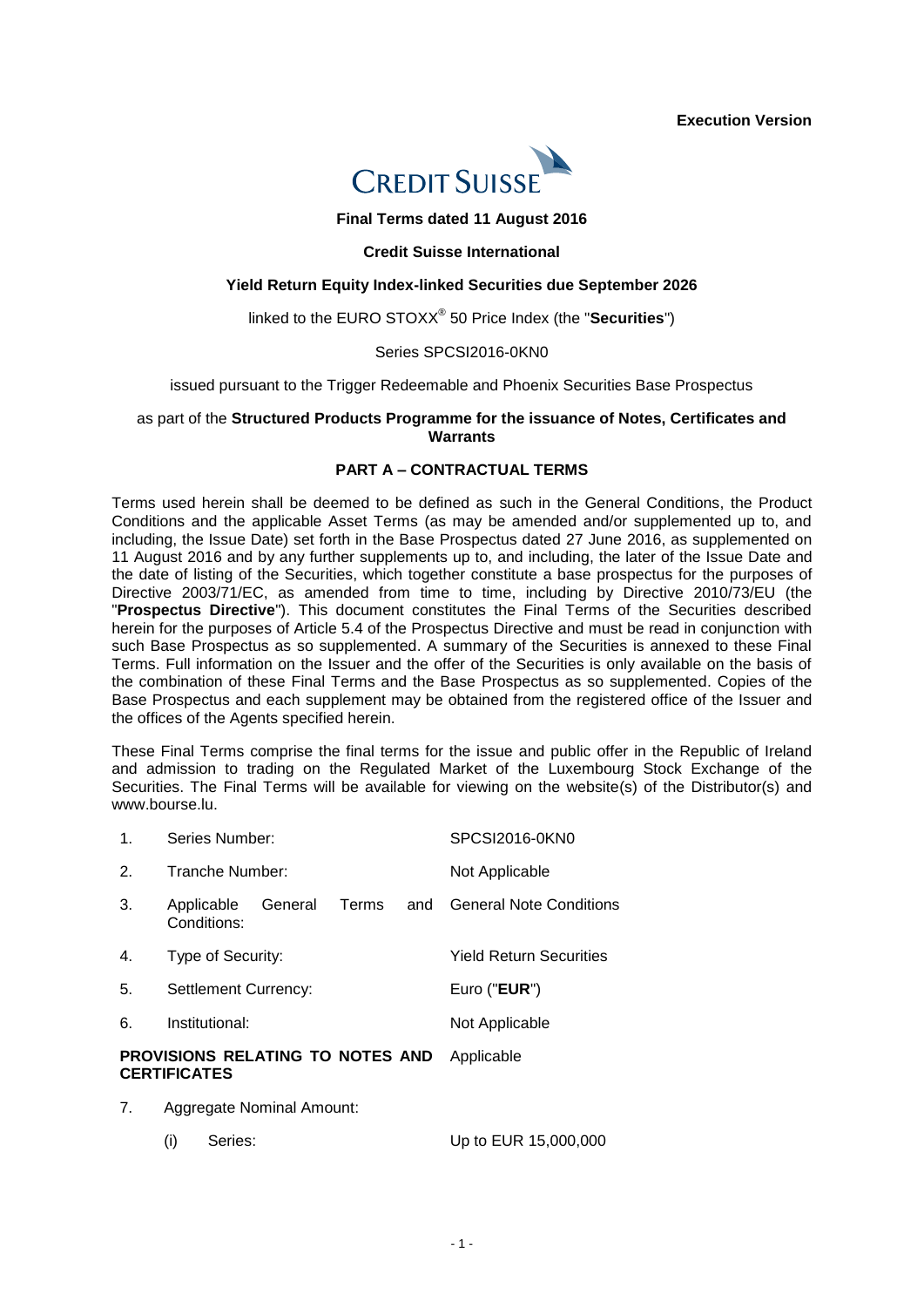|     | (ii)<br>Tranche:                                    | Not Applicable                                                                                                |
|-----|-----------------------------------------------------|---------------------------------------------------------------------------------------------------------------|
| 8.  | <b>Issue Price:</b>                                 | 100 per cent. of the Aggregate Nominal Amount                                                                 |
| 9.  | <b>Specified Denomination:</b>                      | EUR 1,000                                                                                                     |
| 10. | Transferable<br>Number of<br>Minimum<br>Securities: | One Security                                                                                                  |
| 11. | Transferable Number of Securities:                  | Not Applicable                                                                                                |
| 12. | Minimum Trading Lot:                                | Not Applicable                                                                                                |
| 13. | <b>Issue Date:</b>                                  | 7 October 2016                                                                                                |
| 14. | <b>Maturity Date:</b>                               | 5 Currency Business Days following the final<br>Coupon Observation Date (expected to be 30<br>September 2026) |
| 15. | Coupon Basis:                                       | Applicable: Fixed Rate Provisions and Other Coupon<br>Provisions                                              |
| 16. | Redemption/Payment Basis:                           | <b>Fixed Redemption</b>                                                                                       |
| 17. | Put/Call Options:                                   | Not Applicable                                                                                                |
|     | <b>PROVISIONS RELATING TO WARRANTS</b>              | Not Applicable                                                                                                |

(*Paragraphs 18 to 28 have been intentionally deleted*)

# **PROVISIONS RELATING TO COUPON AMOUNTS**

| 29. | Fixed Rate Provisions (General Note<br>Condition 4 or General Certificate<br>Condition 4): |                                    | Applicable                                                                                                                  |
|-----|--------------------------------------------------------------------------------------------|------------------------------------|-----------------------------------------------------------------------------------------------------------------------------|
|     | (i)                                                                                        | Rate(s) of Interest:               | Not Applicable                                                                                                              |
|     | (ii)                                                                                       | Interest Commencement Date:        | <b>Issue Date</b>                                                                                                           |
|     | (iii)                                                                                      | Interest Payment Date(s):          | Each of 2 October 2017, 1 October 2018, 30<br>September 2019, 30 September 2020, 30 September<br>2021 and 30 September 2022 |
|     | (iv)                                                                                       | Interest Period:                   | Not Applicable                                                                                                              |
|     | (v)                                                                                        | <b>Business Day Convention:</b>    | Not Applicable                                                                                                              |
|     | (vi)                                                                                       | Interest Amount(s) per Security:   | As specified in the table below in respect of the<br>relevant Interest Payment Date                                         |
|     | (vii)                                                                                      | Day Count Fraction:                | Not Applicable                                                                                                              |
|     |                                                                                            | (viii) Determination Date(s):      | Not Applicable                                                                                                              |
|     |                                                                                            | Interest Payment Date <sub>n</sub> | Interest Amount <sub>n</sub>                                                                                                |
|     |                                                                                            | 2 October 2017                     | An amount equal to 1 per cent. of Nominal Amount                                                                            |
|     |                                                                                            | 1 October 2018                     | An amount equal to 1 per cent. of Nominal Amount                                                                            |
|     |                                                                                            | 30 September 2019                  | An amount equal to 0.75 per cent. of Nominal Amount                                                                         |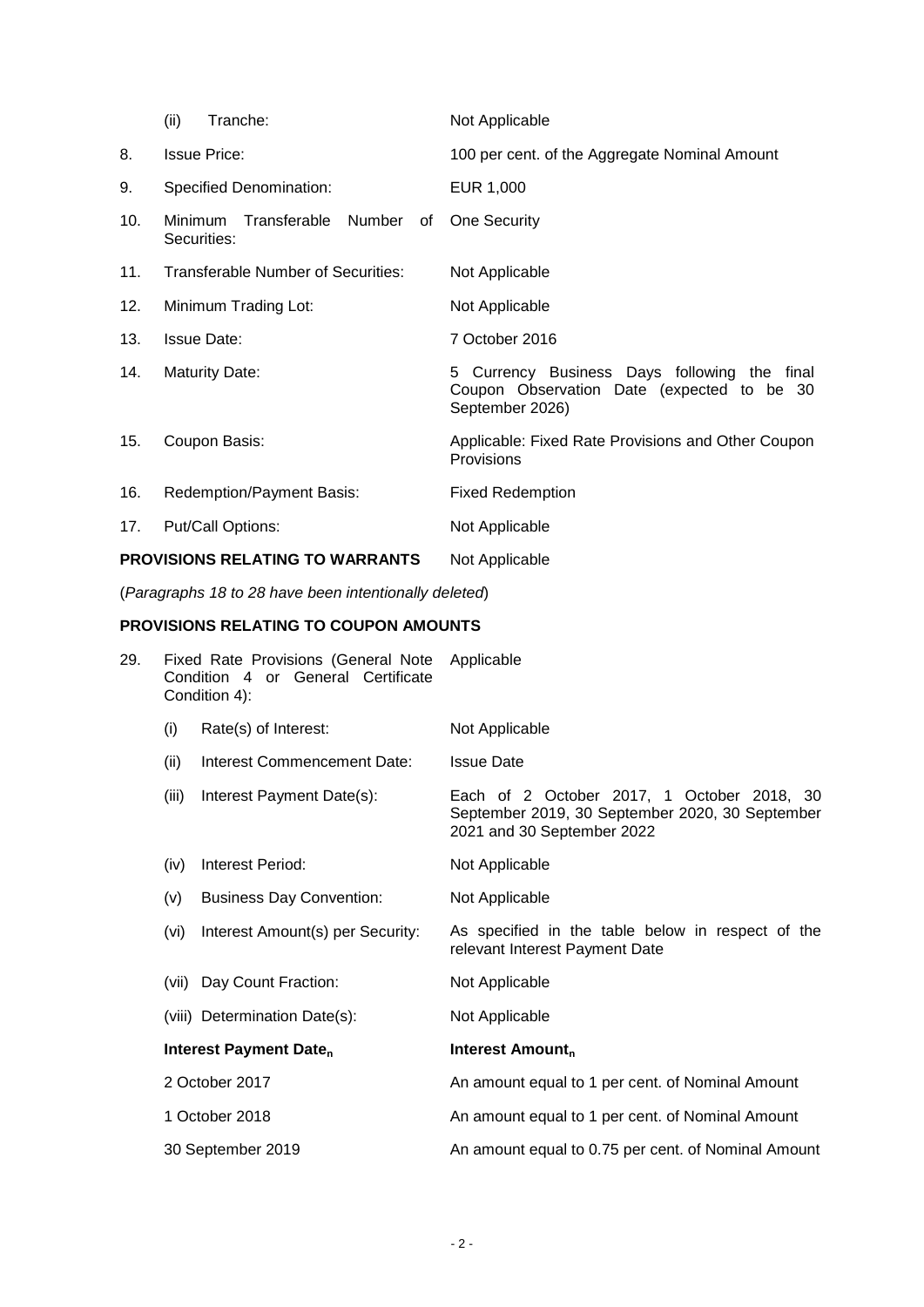|     |                                                                                               | 30 September 2020 |                                                                        | An amount equal to 0.75 per cent. of Nominal Amount                                                                                                                                                                                          |
|-----|-----------------------------------------------------------------------------------------------|-------------------|------------------------------------------------------------------------|----------------------------------------------------------------------------------------------------------------------------------------------------------------------------------------------------------------------------------------------|
|     |                                                                                               |                   | 30 September 2021                                                      | An amount equal to 0.50 per cent. of Nominal Amount                                                                                                                                                                                          |
|     |                                                                                               |                   | 30 September 2022                                                      | An amount equal to 0.50 per cent. of Nominal Amount                                                                                                                                                                                          |
| 30. | Floating Rate Provisions (General<br>Note Condition 4 or General Certificate<br>Condition 4): |                   |                                                                        | Not Applicable                                                                                                                                                                                                                               |
| 31. |                                                                                               | Condition 4):     | Premium Provisions (General Note<br>Condition 4 or General Certificate | Not Applicable                                                                                                                                                                                                                               |
| 32. |                                                                                               | Condition 2):     | Other Coupon Provisions<br>(Product                                    | Applicable                                                                                                                                                                                                                                   |
|     | (i)                                                                                           |                   | <b>Coupon Payment Event:</b>                                           | Applicable                                                                                                                                                                                                                                   |
|     |                                                                                               | (a)               | Coupon Amount:                                                         | If a Coupon Payment Event has occurred:                                                                                                                                                                                                      |
|     |                                                                                               |                   |                                                                        | Fixed – as specified in the table below in respect of<br>the relevant Coupon Payment Date                                                                                                                                                    |
|     |                                                                                               |                   |                                                                        | If no Coupon Payment Event has occurred: zero                                                                                                                                                                                                |
|     |                                                                                               | (b)               | <b>Coupon Payment Event:</b>                                           | On the relevant Coupon Observation Date, the Level<br>(with regard to the Valuation Time) of the Underlying<br>Asset is at or above the Coupon Threshold of such<br>Underlying Asset corresponding to such Coupon<br><b>Observation Date</b> |
|     |                                                                                               | (c)               | Coupon Call/Coupon Put:                                                | Not Applicable                                                                                                                                                                                                                               |
|     |                                                                                               | (d)               | Memory Coupon:                                                         | Not Applicable                                                                                                                                                                                                                               |
|     | (ii)                                                                                          |                   | Double No-Touch:                                                       | Not Applicable                                                                                                                                                                                                                               |
|     | (iii)                                                                                         |                   | Double No-Touch Accrual:                                               | Not Applicable                                                                                                                                                                                                                               |
|     | (iv)                                                                                          |                   | Double No-Touch Memory:                                                | Not Applicable                                                                                                                                                                                                                               |
|     | (v)                                                                                           |                   | Range Accrual:                                                         | Not Applicable                                                                                                                                                                                                                               |
|     | (vi)                                                                                          | Step-Up:          |                                                                        | Not Applicable                                                                                                                                                                                                                               |
|     | (vii)                                                                                         | Snowball:         |                                                                        | Not Applicable                                                                                                                                                                                                                               |
|     | (viii)                                                                                        |                   | Aggregate Coupon:                                                      | Not Applicable                                                                                                                                                                                                                               |
|     | (ix)                                                                                          |                   | Aggregate Memory Coupon:                                               | Not Applicable                                                                                                                                                                                                                               |
|     | (x)                                                                                           |                   | Coupon Cap:                                                            | Not Applicable                                                                                                                                                                                                                               |
|     | (x <sub>i</sub> )                                                                             |                   | Coupon Floor:                                                          | Not Applicable                                                                                                                                                                                                                               |
|     | (xii)                                                                                         |                   | Coupon Payment Date(s):                                                | In respect of a Coupon Observation Date, as specified<br>in the table below in respect of such Coupon<br><b>Observation Date</b>                                                                                                             |
|     | (xiii)                                                                                        |                   | Coupon Threshold:                                                      | In respect of a Coupon Observation Date and the<br>Underlying Asset, as specified in the table below in                                                                                                                                      |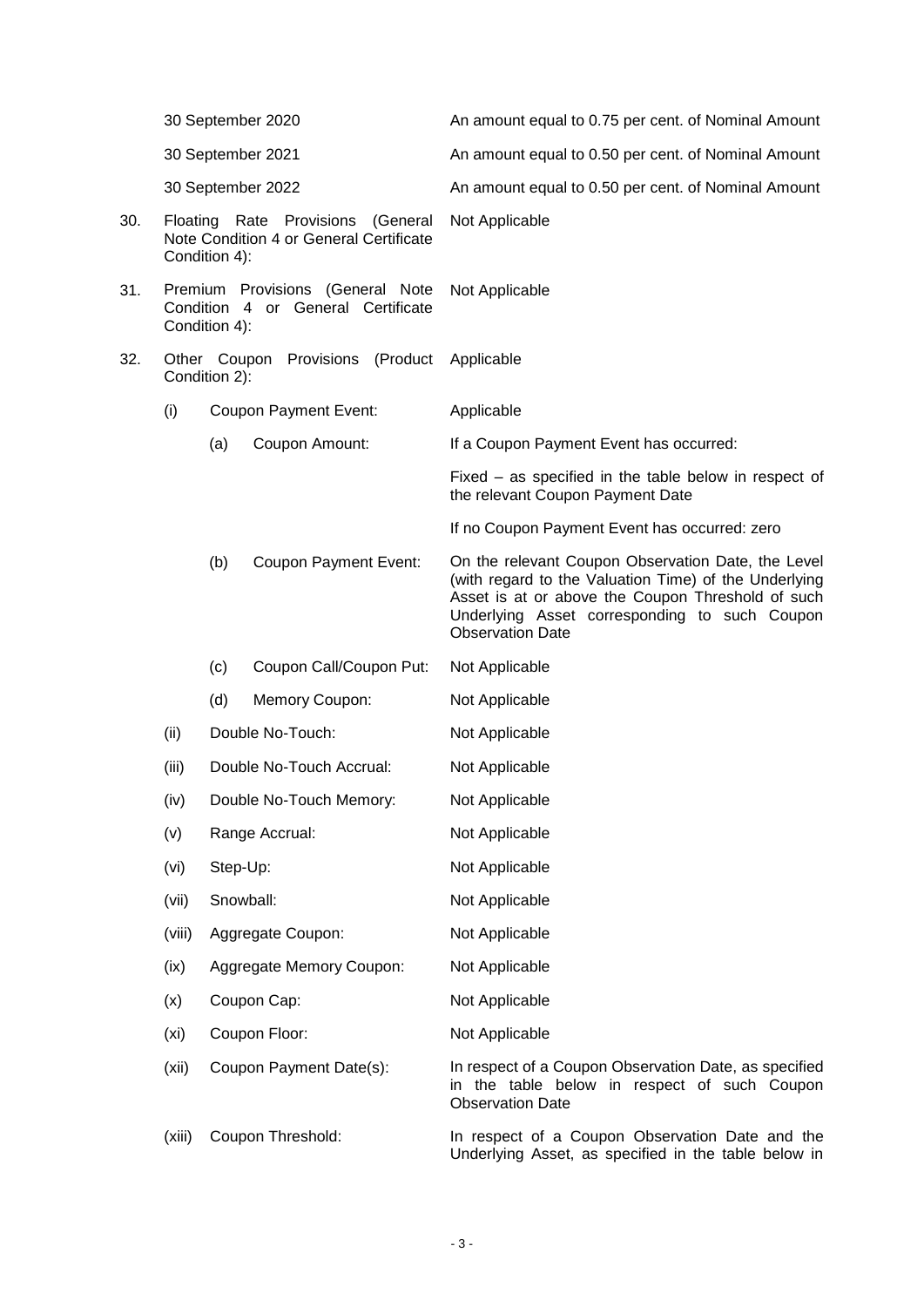respect of such Coupon Observation Date

(xiv) Coupon Observation Date(s): In respect of the Underlying Asset, as specified in the table below in respect of the relevant Coupon Payment Date

- (xv) Coupon Observation Date to Valuation Date adjustment: Valuation Date adjustment applicable in respect of all Coupon Observation Dates
- (xvi) Coupon Observation Period(s): Not Applicable

|        | Coupon<br><b>Observation Date</b> <sub>n</sub> | Coupon Threshold <sub>n</sub>                                                          | Coupon Payment Date <sub>n</sub>                                                     | Coupon Amount <sub>n</sub>                                       |
|--------|------------------------------------------------|----------------------------------------------------------------------------------------|--------------------------------------------------------------------------------------|------------------------------------------------------------------|
|        | 23 September 2019                              | An amount equal to 100<br>per cent. of the Strike<br>Price of such Underlying<br>Asset | 5<br>Currency Business<br>Days<br>following<br>such<br>Coupon<br>Observation<br>Date | An amount equal to 0.25<br>per cent. of the Nominal<br>Amount    |
|        | 23 September 2020                              | An amount equal to 100<br>per cent. of the Strike<br>Price of such Underlying<br>Asset | 5 Currency Business<br>Days<br>following<br>such<br>Coupon<br>Observation<br>Date    | An amount equal to 0.25<br>per cent. of the Nominal<br>Amount    |
|        | 23 September 2021                              | An amount equal to 100<br>per cent. of the Strike<br>Price of such Underlying<br>Asset | 5<br>Currency Business<br>Days<br>following<br>such<br>Coupon<br>Observation<br>Date | An amount equal to 0.50<br>per cent. of the Nominal<br>Amount    |
|        | 23 September 2022                              | An amount equal to 100<br>per cent. of the Strike<br>Price of such Underlying<br>Asset | 5<br>Currency Business<br>following<br>Days<br>such<br>Coupon<br>Observation<br>Date | An amount equal to 0.50<br>per cent. of the Nominal<br>Amount    |
|        | 23 September 2023                              | An amount equal to 100<br>per cent. of the Strike<br>Price of such Underlying<br>Asset | 5 Currency Business<br>following<br>such<br>Days<br>Coupon<br>Observation<br>Date    | An amount equal to 1.50<br>per cent. of the Nominal<br>Amount    |
|        | 23 September 2024                              | An amount equal to 100<br>per cent. of the Strike<br>Price of such Underlying<br>Asset | Currency Business<br>5<br>following<br>Days<br>such<br>Coupon<br>Observation<br>Date | An amount equal to 1.50<br>per cent. of the Nominal<br>Amount    |
|        | 23 September 2025                              | An amount equal to 100<br>per cent. of the Strike<br>Price of such Underlying<br>Asset | 5<br>Currency Business<br>following<br>Days<br>such<br>Coupon<br>Observation<br>Date | An amount equal to 2 per<br>cent. of the Nominal<br>Amount       |
|        | 23 September 2026                              | An amount equal to 100<br>per cent. of the Strike<br>Price of such Underlying<br>Asset | 5 Currency Business<br>following<br>such<br>Days<br>Coupon<br>Observation<br>Date    | An amount equal to 2 per<br>of the<br>Nominal<br>cent.<br>Amount |
| (xvii) | <b>Coupon Fixing Price:</b>                    | Not Applicable                                                                         |                                                                                      |                                                                  |
|        | (xviii) Coupon Fixing Price Cap:               | Not Applicable                                                                         |                                                                                      |                                                                  |
| (xix)  | Coupon Fixing Price Floor:                     | Not Applicable                                                                         |                                                                                      |                                                                  |
| (xx)   | Coupon Observation Averaging<br>Dates:         | Not Applicable                                                                         |                                                                                      |                                                                  |
| (xxi)  | Knock-in Coupon Cut-Off:                       | Not Applicable                                                                         |                                                                                      |                                                                  |

# **PROVISIONS RELATING TO REDEMPTION/SETTLEMENT**

33. Redemption Amount or (in the case of Fixed Redemption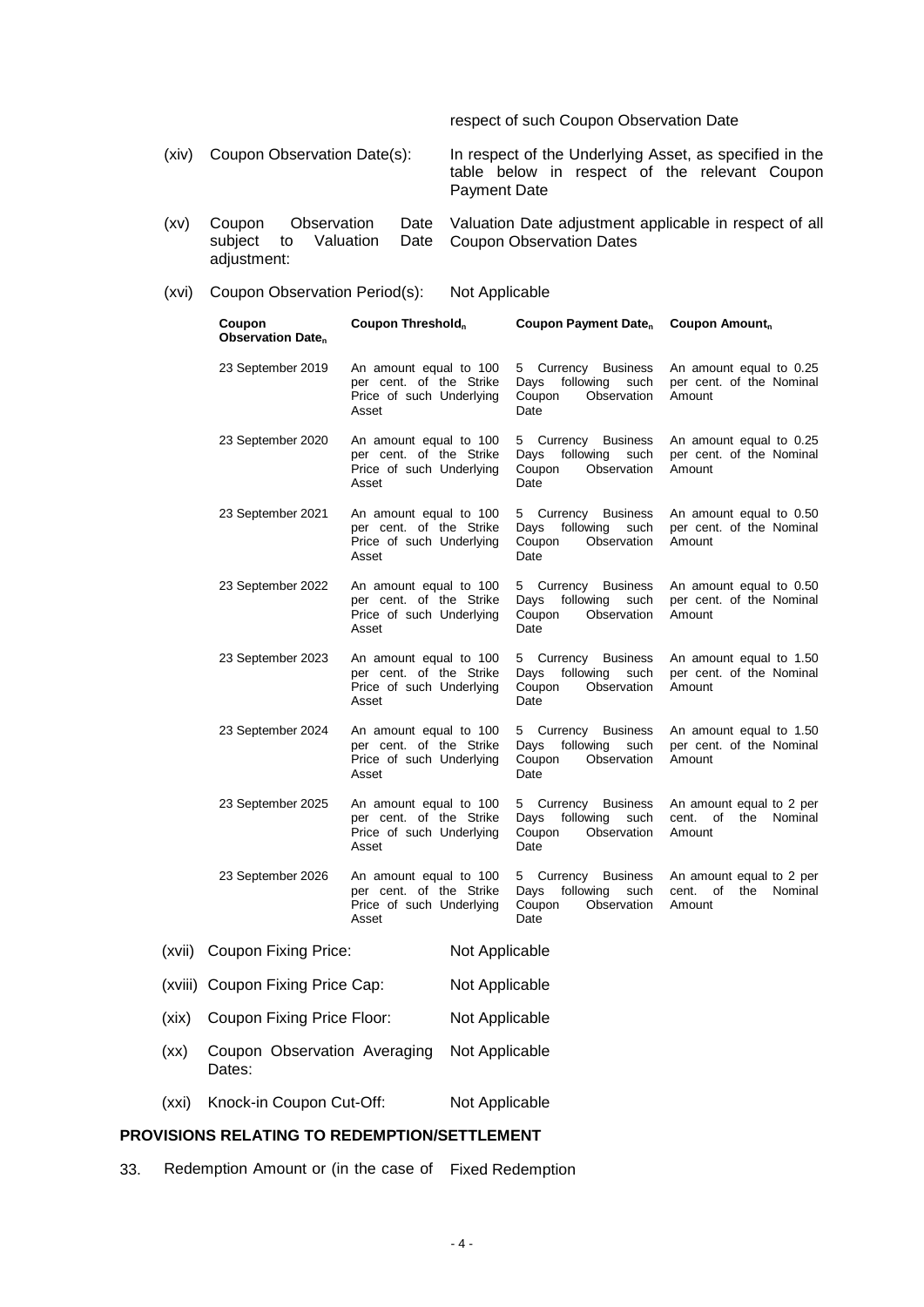Warrants) Settlement Amount (Product Condition 3):

|     | (i)                    | Redemption Option Percentage:                                     | Applicable: 100 per cent.                                                                                                                    |
|-----|------------------------|-------------------------------------------------------------------|----------------------------------------------------------------------------------------------------------------------------------------------|
|     | (ii)                   | <b>Redemption Performance:</b>                                    | Not Applicable                                                                                                                               |
|     | (iii)                  | Redemption Amount Cap/Floor:                                      | Not Applicable                                                                                                                               |
|     | (iv)                   | <b>Redemption Strike Price:</b>                                   | Not Applicable                                                                                                                               |
| 34. |                        | <b>Initial Setting Date:</b>                                      | 23 September 2016                                                                                                                            |
| 35. |                        | Initial Averaging Dates:                                          | Not Applicable                                                                                                                               |
| 36. |                        | Final Fixing Date:                                                | 23 September 2026                                                                                                                            |
| 37. |                        | <b>Averaging Dates:</b>                                           | Not Applicable                                                                                                                               |
| 38. |                        | Final Price:                                                      | Not Applicable                                                                                                                               |
| 39. |                        | <b>Strike Price:</b>                                              | In respect of the Underlying Asset, the Level (with<br>regard to the Valuation Time) of such Underlying<br>Asset on the Initial Setting Date |
|     | (i)                    | Strike Cap:                                                       | Not Applicable                                                                                                                               |
|     | (ii)                   | Strike Floor:                                                     | Not Applicable                                                                                                                               |
| 40. |                        | Knock-in Provisions:                                              | Not Applicable                                                                                                                               |
| 41. | Trigger                | Redemption<br>(Product<br>Condition 3(c)):                        | Not Applicable                                                                                                                               |
| 42. |                        | Lock-in Redemption:                                               | Not Applicable                                                                                                                               |
| 43. | Details<br>Securities: | relating<br>Instalment<br>to                                      | Not Applicable                                                                                                                               |
| 44. | Physical               | Settlement<br>Provisions<br>(Product Condition 4):                | Not Applicable                                                                                                                               |
| 45. |                        | Put Option:                                                       | Not Applicable                                                                                                                               |
| 46. |                        | Call Option:                                                      | Not Applicable                                                                                                                               |
| 47. |                        | <b>Unscheduled Termination Amount:</b>                            |                                                                                                                                              |
|     | (i)                    | Termination<br>Unscheduled<br>at<br>Par:                          | Not Applicable                                                                                                                               |
|     | (ii)                   | Minimum Payment Amount:                                           | Applicable - 100 per cent. of the Nominal Amount                                                                                             |
|     | (iii)                  | Deduction for Hedge Costs:                                        | Not Applicable                                                                                                                               |
| 48. |                        | Payment Disruption:                                               | Not Applicable                                                                                                                               |
| 49. |                        | Interest and Currency Rate Additional<br><b>Disruption Event:</b> | Not Applicable                                                                                                                               |
|     |                        | <b>UNDERLYING ASSET(S)</b>                                        |                                                                                                                                              |

50. List of Underlying Asset(s): Applicable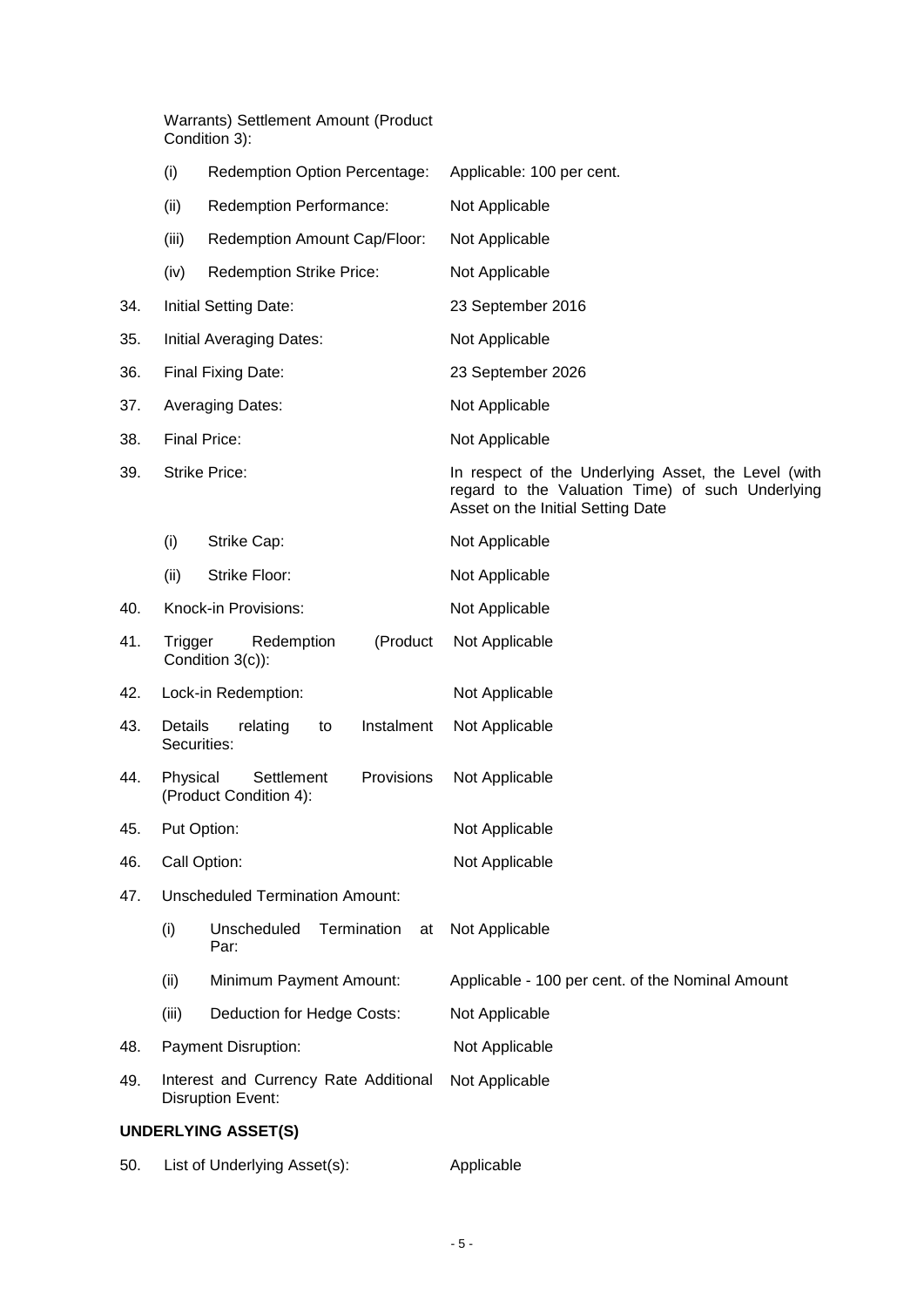|     | i.                                                    | <b>Underlying Asset</b>                                                |                                                         | Weight     | Composite                              |                                                    |  |
|-----|-------------------------------------------------------|------------------------------------------------------------------------|---------------------------------------------------------|------------|----------------------------------------|----------------------------------------------------|--|
|     | 1                                                     |                                                                        | EURO STOXX 50 <sup>®</sup> Price Index<br>(the "Index") |            | Not Applicable                         | Not Applicable                                     |  |
| 51. |                                                       | <b>Equity-linked Securities:</b>                                       |                                                         |            | Not Applicable                         |                                                    |  |
| 52. |                                                       | <b>Equity Index-linked Securities:</b>                                 |                                                         |            | Applicable                             |                                                    |  |
|     | Single Index, Index Basket or Multi-<br>Asset Basket: |                                                                        |                                                         |            | Single Index                           |                                                    |  |
|     | (i)                                                   | Index:                                                                 |                                                         |            | EURO STOXX 50 <sup>®</sup> Price Index |                                                    |  |
|     | (ii)                                                  |                                                                        | Type of Index:                                          |            | Multi-Exchange Index                   |                                                    |  |
|     | (iii)                                                 |                                                                        | Bloomberg code(s):                                      |            | SX5E <lndex></lndex>                   |                                                    |  |
|     | (iv)                                                  |                                                                        | <b>Information Source:</b>                              |            | www.stoxx.com                          |                                                    |  |
|     | (v)                                                   | Required Exchanges:                                                    |                                                         |            | Not Applicable                         |                                                    |  |
|     | (vi)                                                  | <b>Related Exchange:</b>                                               |                                                         |            | All Exchanges                          |                                                    |  |
|     | (vii)                                                 | <b>Disruption Threshold:</b>                                           |                                                         |            | 20 per cent.                           |                                                    |  |
|     | (viii)                                                | Maximum Days of Disruption:                                            |                                                         |            | Term 1                                 | Eight Scheduled Trading Days as specified in Asset |  |
|     | (ix)                                                  | Adjustment basis for Index<br><b>Basket and Reference Dates:</b>       |                                                         |            | Not Applicable                         |                                                    |  |
|     | (x)                                                   | Adjustment basis for Single<br>Index and Averaging Reference<br>Dates: |                                                         |            | Not Applicable                         |                                                    |  |
|     | (xi)                                                  | Trade Date:                                                            |                                                         |            | 28 July 2016                           |                                                    |  |
|     | (xii)                                                 |                                                                        | Jurisdictional Event:                                   |            | Not Applicable                         |                                                    |  |
|     | (xiii)                                                |                                                                        | Jurisdictional<br>Jurisdiction(s):                      | Event      | Not Applicable                         |                                                    |  |
|     | (xiv)                                                 | <b>Additional Disruption Events:</b>                                   |                                                         |            |                                        |                                                    |  |
|     |                                                       | (a)                                                                    | Change in Law:                                          |            | Change in Law Option 1 Applicable      |                                                    |  |
|     |                                                       | (b)                                                                    | Foreign<br>Event:                                       | Ownership  | Not Applicable                         |                                                    |  |
|     |                                                       | (c)                                                                    | FX Disruption:                                          |            | Not Applicable                         |                                                    |  |
|     |                                                       | (d)                                                                    | <b>Hedging Disruption:</b>                              |            | Applicable                             |                                                    |  |
|     |                                                       | (e)                                                                    | Increased<br>Hedging:                                   | Cost<br>οf | Not Applicable                         |                                                    |  |
| 53. |                                                       |                                                                        | <b>Commodity-linked Securities:</b>                     |            | Not Applicable                         |                                                    |  |
| 54. |                                                       |                                                                        | <b>Commodity Index-linked Securities:</b>               |            | Not Applicable                         |                                                    |  |
| 55. | <b>ETF-linked Securities:</b>                         |                                                                        |                                                         |            | Not Applicable                         |                                                    |  |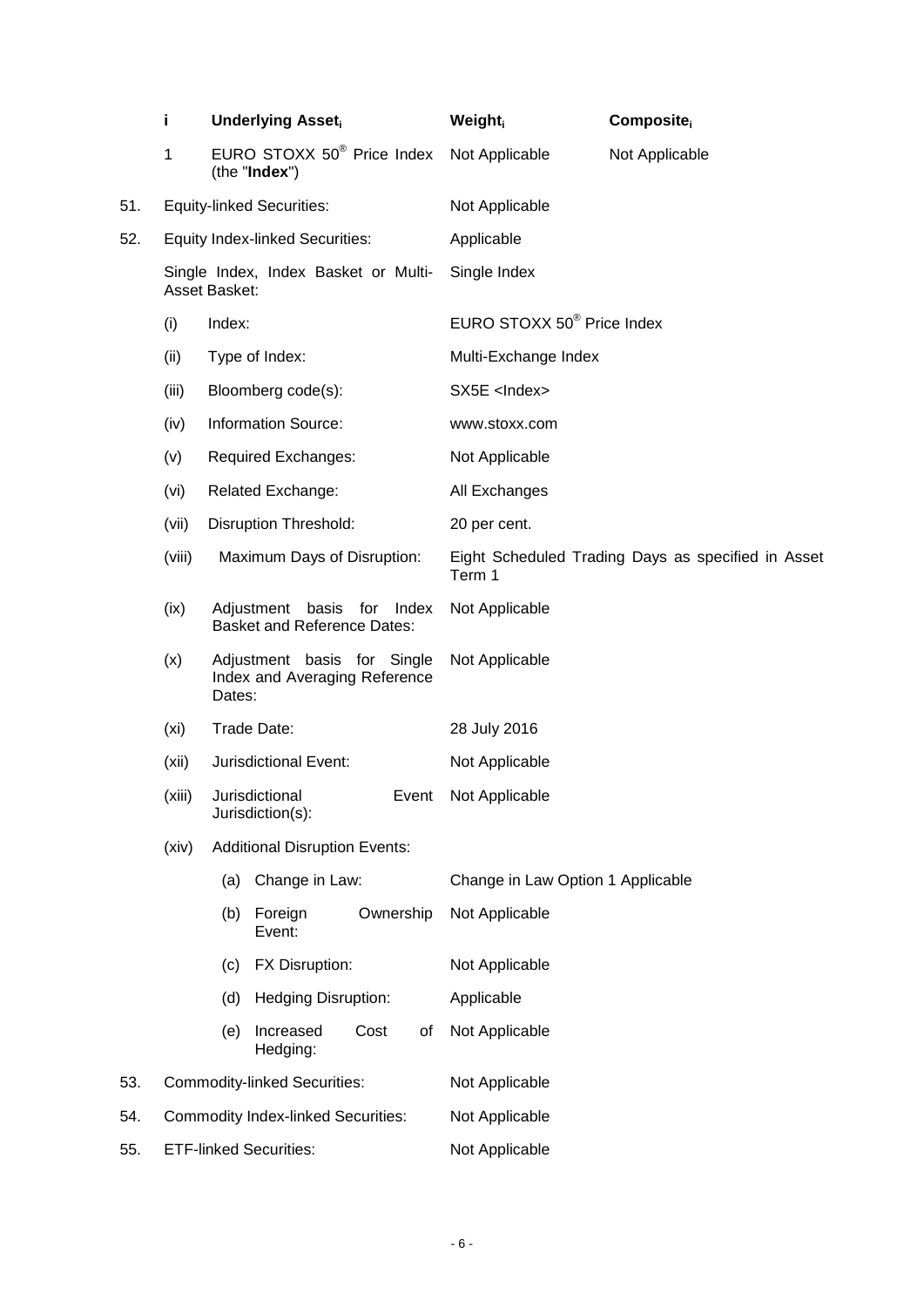| 56. | <b>FX-linked Securities:</b>           | Not Applicable                                                                  |
|-----|----------------------------------------|---------------------------------------------------------------------------------|
| 57. | <b>FX Index-linked Securities:</b>     | Not Applicable                                                                  |
| 58. | Inflation Index-linked Securities:     | Not Applicable                                                                  |
| 59. | Interest Rate Index-linked Securities: | Not Applicable                                                                  |
| 60. | Cash Index-linked Securities:          | Not Applicable                                                                  |
| 61. | Multi-Asset Basket-linked Securities:  | Not Applicable                                                                  |
| 62. | Valuation Time:                        | As determined in accordance with Equity Index-linked<br>Securities Asset Term 1 |

### **GENERAL PROVISIONS**

| 63. | (i)                                                                                                | Form of Securities:                                                                                                                                                            | <b>Bearer Securities</b>                                                                                                                                                                                                                                                                                                                                                                                                                                                                                                           |
|-----|----------------------------------------------------------------------------------------------------|--------------------------------------------------------------------------------------------------------------------------------------------------------------------------------|------------------------------------------------------------------------------------------------------------------------------------------------------------------------------------------------------------------------------------------------------------------------------------------------------------------------------------------------------------------------------------------------------------------------------------------------------------------------------------------------------------------------------------|
|     | (ii)                                                                                               | Global Security:                                                                                                                                                               | Applicable                                                                                                                                                                                                                                                                                                                                                                                                                                                                                                                         |
|     | (iii)                                                                                              | <b>NGN Form:</b>                                                                                                                                                               | Not Applicable                                                                                                                                                                                                                                                                                                                                                                                                                                                                                                                     |
|     | (iv)                                                                                               | Intended to be held in a manner<br>which would allow Eurosystem<br>eligibility:                                                                                                | No                                                                                                                                                                                                                                                                                                                                                                                                                                                                                                                                 |
|     | (v)                                                                                                | The Issuer intends to permit<br>indirect<br>interests<br>the<br>in.<br>Securities to be held through<br>CREST Depository Interests to<br>be issued by the CREST<br>Depository: | Not Applicable                                                                                                                                                                                                                                                                                                                                                                                                                                                                                                                     |
| 64. | Financial Centre(s):                                                                               |                                                                                                                                                                                | Not Applicable                                                                                                                                                                                                                                                                                                                                                                                                                                                                                                                     |
| 65. | <b>Business Centre(s):</b>                                                                         |                                                                                                                                                                                | Not Applicable                                                                                                                                                                                                                                                                                                                                                                                                                                                                                                                     |
| 66. |                                                                                                    | Listing and Admission to Trading:                                                                                                                                              | Applicable                                                                                                                                                                                                                                                                                                                                                                                                                                                                                                                         |
|     | (i)<br>Exchange(s)<br>which<br>to<br>application will initially be made<br>to list the Securities: |                                                                                                                                                                                | Luxembourg Stock Exchange                                                                                                                                                                                                                                                                                                                                                                                                                                                                                                          |
|     | (ii)                                                                                               | Admission to trading:                                                                                                                                                          | Application will be made for the Securities to be listed<br>on the Official List of the Luxembourg Stock Exchange<br>and admitted to trading on the Regulated Market of<br>the Luxembourg Stock Exchange with effect from the<br>Issue Date provided, however, no assurance can be<br>given that the Securities will be admitted to trading on<br>the Regulated Market of the Luxembourg Stock<br>Exchange or listed on the Official List of the<br>Luxembourg Stock Exchange on the Issue Date or<br>any specific date thereafter |
| 67. |                                                                                                    | Security Codes and Ticker Symbols:                                                                                                                                             |                                                                                                                                                                                                                                                                                                                                                                                                                                                                                                                                    |
|     | ISIN:                                                                                              |                                                                                                                                                                                | XS1444108234                                                                                                                                                                                                                                                                                                                                                                                                                                                                                                                       |
|     |                                                                                                    |                                                                                                                                                                                |                                                                                                                                                                                                                                                                                                                                                                                                                                                                                                                                    |

| Common Code:                  | 144410823 |
|-------------------------------|-----------|
| <b>Swiss Security Number:</b> | 33197967  |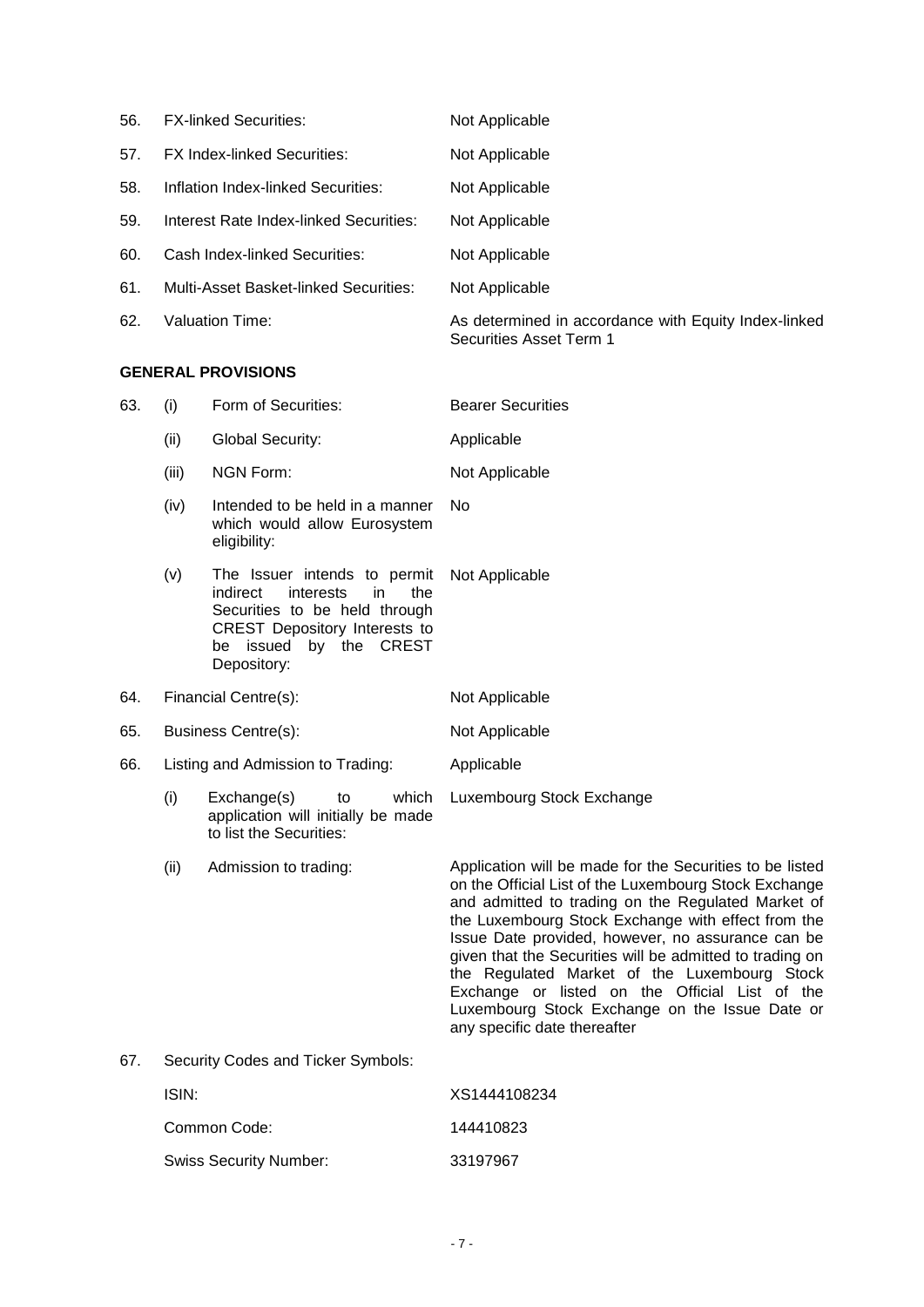|     | Telekurs Ticker:                                                       | Not Applicable                                                                                          |
|-----|------------------------------------------------------------------------|---------------------------------------------------------------------------------------------------------|
|     | <b>WKN Number:</b>                                                     | Not Applicable                                                                                          |
| 68. | Clearing and Trading:                                                  |                                                                                                         |
|     | Clearing System(s) and any relevant<br>identification number(s):       | Euroclear Bank S.A./N.V. and Clearstream Banking,<br>société anonyme                                    |
| 69. | Delivery:                                                              | Delivery against payment                                                                                |
| 70. | Agents:                                                                |                                                                                                         |
|     | <b>Calculation Agent:</b>                                              | Credit Suisse International<br>One Cabot Square<br>London E14 4QJ                                       |
|     | Fiscal Agent:                                                          | The Bank of New York Mellon, acting through its<br>London Branch<br>One Canada Square<br>London E14 5AL |
|     | Paying Agent(s):                                                       | The Bank of New York Mellon, acting through its<br>London Branch<br>One Canada Square<br>London E14 5AL |
|     | <b>Additional Agents:</b>                                              | Not Applicable                                                                                          |
| 60. | Dealer(s):                                                             | <b>Credit Suisse International</b>                                                                      |
| 61. | Specified newspaper for the purposes<br>of notices to Securityholders: | Not Applicable                                                                                          |
| 62. | <b>Additional Provisions:</b>                                          | Not Applicable                                                                                          |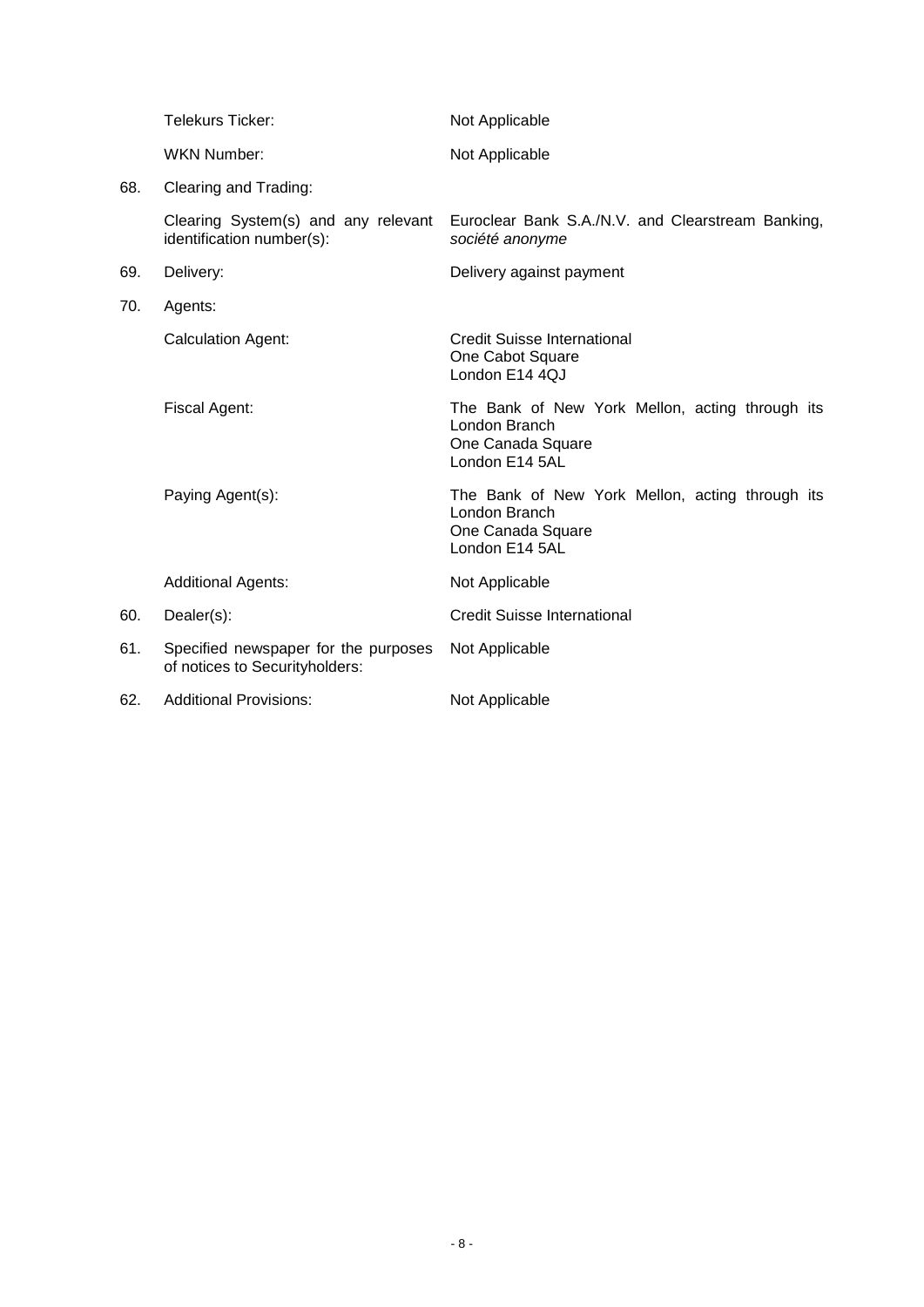# **PART B – OTHER INFORMATION**

# **Terms and Conditions of the Offer**

| 1. | Offer Price:                                                                                                                            | The Offer Price will be equal to the Issue Price.                                                                                                                                                                                                                                                                                                                                     |
|----|-----------------------------------------------------------------------------------------------------------------------------------------|---------------------------------------------------------------------------------------------------------------------------------------------------------------------------------------------------------------------------------------------------------------------------------------------------------------------------------------------------------------------------------------|
|    |                                                                                                                                         | See item 11 below for information on applicable fees.                                                                                                                                                                                                                                                                                                                                 |
| 2. | Total amount of the offer. If the                                                                                                       | Up to EUR 15,000,000.                                                                                                                                                                                                                                                                                                                                                                 |
|    | amount is not fixed, description of<br>the arrangements and time for<br>announcing to the public the<br>definitive amount of the offer: | To be determined on the basis of the demand for the<br>Securities and prevailing market conditions<br>and<br>published in accordance with Article 8 of the Prospectus<br>Directive.                                                                                                                                                                                                   |
| 3. | Conditions (in addition to those                                                                                                        | The offer of the Securities is conditional on their issue.                                                                                                                                                                                                                                                                                                                            |
|    | specified in the Base Prospectus)<br>to which the offer is subject:                                                                     | The Issuer reserves the right to withdraw the offer and/or<br>to cancel the issue of the Securities for any reason at<br>any time on or prior to the Issue Date.                                                                                                                                                                                                                      |
|    |                                                                                                                                         | For the avoidance of doubt, if any application has been<br>made by a potential investor and the Issuer exercises<br>such a right, each such potential investor will not be<br>entitled to subscribe or otherwise purchase any<br>Securities. The relevant Distributor will repay the Offer<br>Price and any commission paid by any investor without<br>interest.                      |
| 4. | The time period during which the<br>offer<br>("Offer<br>will<br>be<br>open<br>Period"):                                                 | An offer of the Securities will be made in the Republic of<br>Ireland during the period from, and including, 12 August<br>2016 to, and including, 23 September 2016.                                                                                                                                                                                                                  |
|    |                                                                                                                                         | The Offer Period may be discontinued at any time.<br>Notice of the early closure of the Offer Period will be<br>made to investors by appropriate means (and also<br>through a notice published on the relevant Distributor's<br>website, if available). See further the section entitled<br>"Details of the minimum and/or maximum amount of<br>application" set out in item 7 below. |
| 5. | the<br>application<br>Description<br>of<br>process:                                                                                     | Prospective investors may apply to the relevant<br>Distributor to subscribe for Securities in accordance with<br>the arrangements existing between the relevant<br>Distributor and its customers relating to the subscription<br>of securities generally.                                                                                                                             |
|    |                                                                                                                                         | Investors will be notified by the relevant Distributor of the<br>amount allotted.                                                                                                                                                                                                                                                                                                     |
|    |                                                                                                                                         | Prospective investors will not be required to enter into<br>any contractual arrangements directly with the Issuer in<br>relation to the subscription for the Securities.                                                                                                                                                                                                              |
| 6. | Description of the possibility to                                                                                                       | Not Applicable.                                                                                                                                                                                                                                                                                                                                                                       |

6. Description of the possibility to reduce subscriptions and manner for refunding excess amount paid by applicants: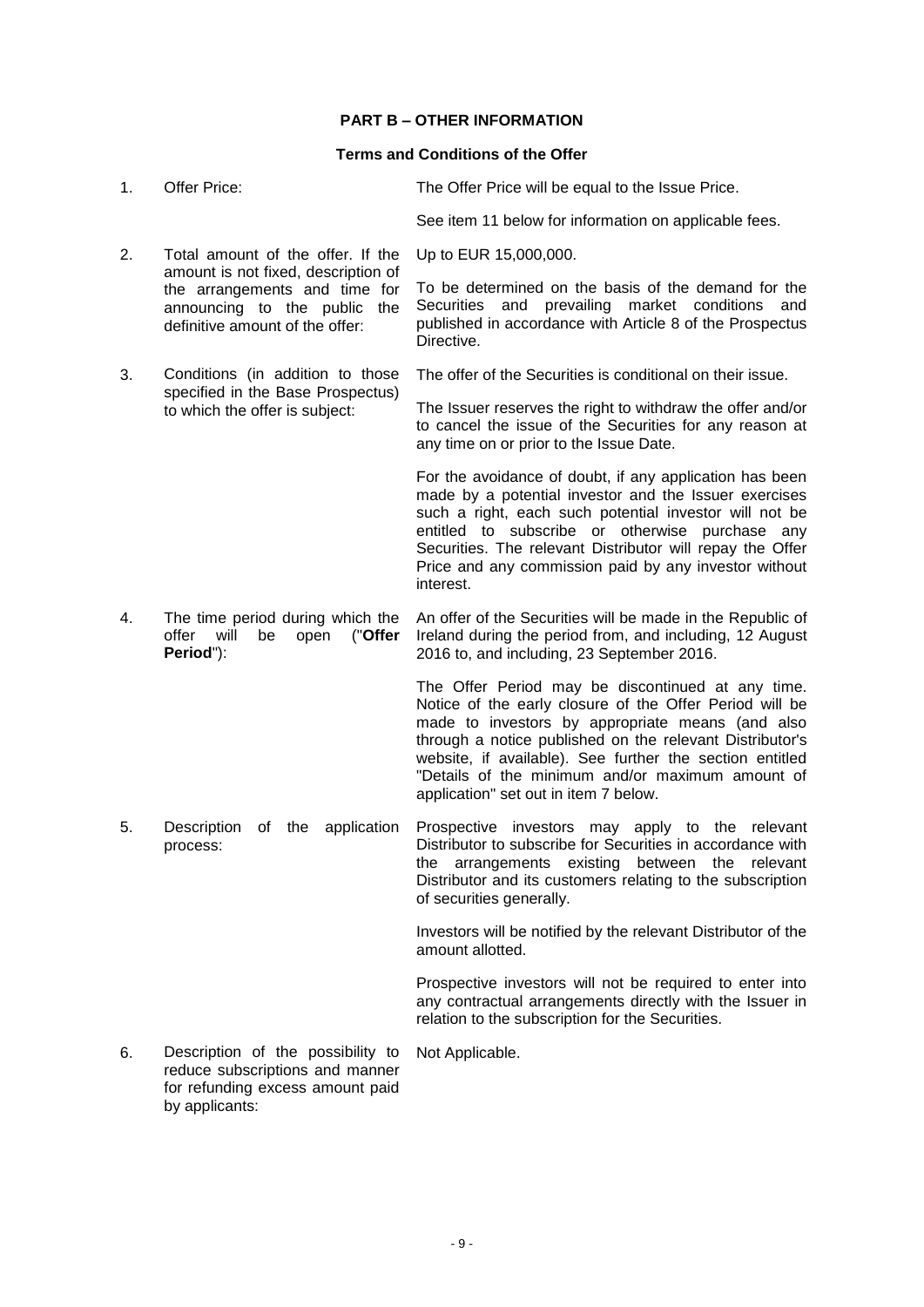7. Details of the minimum and/or maximum amount of application: All of the Securities requested through the relevant Distributor during the Offer Period will be assigned up to the maximum amount of the offer.

> In the event that requests exceed the total amount of the offer, the relevant Distributor will close the Offer Period early, pursuant to item 4 above.

> The minimum amount of Securities each individual investor may subscribe for is EUR 100,000.

8. Details of the method and time limits for paying up and delivering the Securities: Payments for the Securities shall be made to the relevant Distributor in accordance with the arrangements existing between the relevant Distributor and its customers relating to the subscription of securities generally, as instructed by the relevant Distributor.

> The Securities are expected to be delivered to the purchasers' respective book entry securities accounts on or around the date as notified by the relevant Distributor.

9. Manner in and date on which results of the offer are to be made public: The results of the offer will be published in accordance with Article 8 of the Prospectus Directive.

10. Process for notification to applicants of the amount allotted and the indication whether dealing may begin before notification is made:

11. Amount of any expenses and taxes specifically charged to the subscriber or purchaser:

The Dealer will pay a fee to the Distributor(s) in connection with the offer of up to 1.65 per cent. of the

Applicants will be notified by the relevant Distributor of

the success of their application.

Nominal Amount per Security upfront. The Offer Price and the terms of the Securities take into account such fee and may be more than the market value of the Securities on the Issue Date.

The Issuer is not aware of any expenses or taxes specifically charged to the subscriber and not disclosed herein.

12. Name(s) and address(es), to the extent known to the Issuer, of the placers ("**Distributors**") in the various countries where the offer takes place: Wealth Options Ltd Naas Co. Kildare

13. Consent: The Issuer consents to the use of the Base Prospectus by the financial intermediary/ies ("**Authorised Offeror(s)**"), during the Offer Period and subject to the conditions, as provided as follows:

- (a) Name and address of Authorised Offeror(s): See item 12 above
- (b) Offer period for Offer Periodwhich use of the Base Prospectus is

Elm House Millennium Park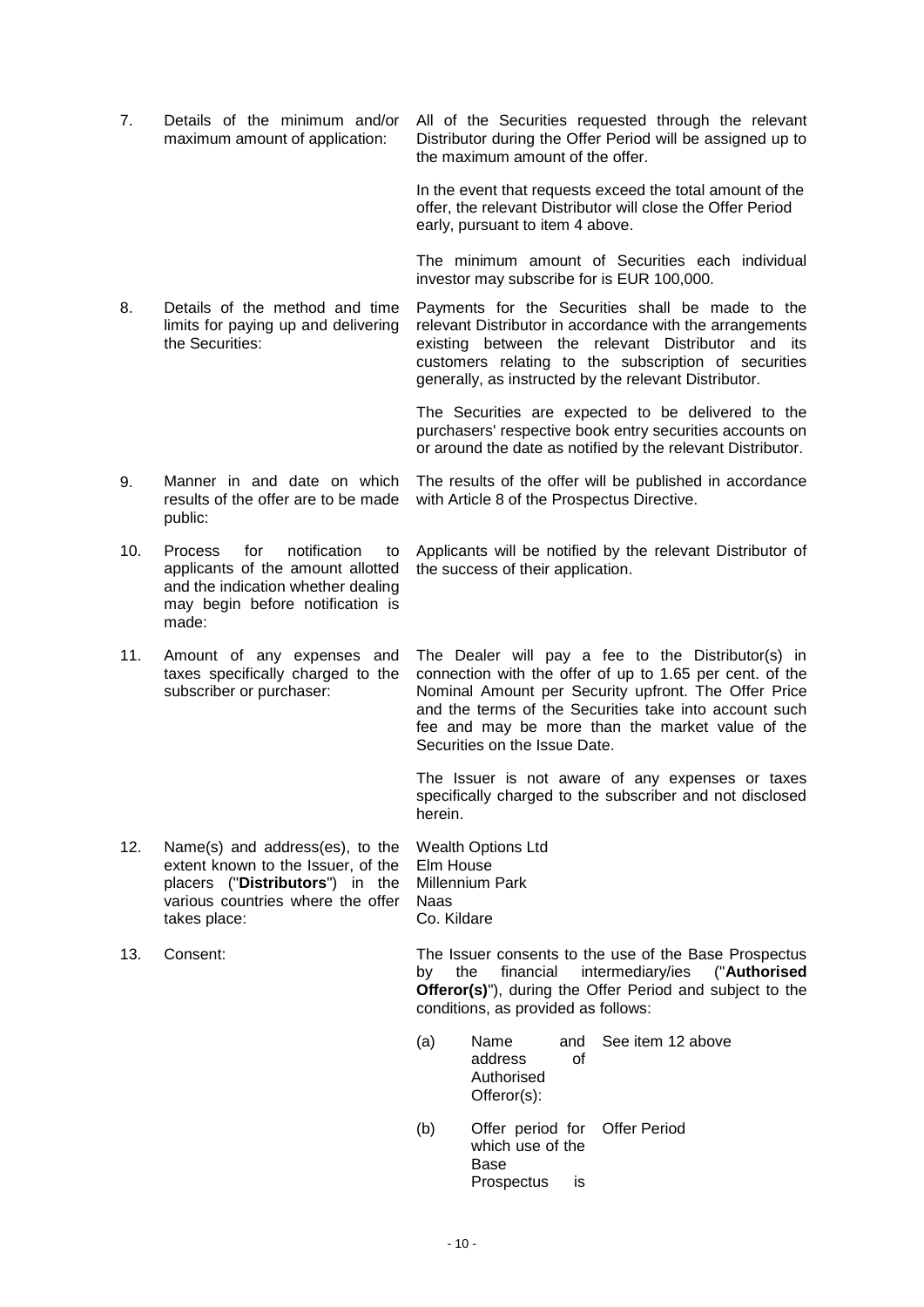authorised by the Authorised Offeror(s):

(c) Conditions the use of the Base Prospectus by the Authorised Offeror(s): to The Base Prospectus may only be used by the Authorised Offeror(s) to make offerings of the Securities in the jurisdiction(s) in which the Non-exempt Offer is to take place.

**If you intend to purchase Securities from an Authorised Offeror, you will do so, and such offer and sale will be made, in accordance with any terms and other arrangements in place between such Authorised Offeror and you, including as to price and settlement arrangements. The Issuer will not be a party to any such arrangements and, accordingly, the Base Prospectus does not contain any information relating to such arrangements. The terms and conditions of such offer should be provided to you by that Authorised Offeror at the time the offer is made. Neither the Issuer nor any dealer has any responsibility or liability for such information provided by that Authorised Offeror.**

#### **YIELD**

Indication of yield: 0.455 per cent. per annum for the term of the Securities, calculated at the Issue Date on the basis of the Issue Price and in respect of the fixed rate of interest only.

#### **Interests of Natural and Legal Persons involved in the Offer**

So far as the Issuer is aware, no person involved in the offer of the Securities has an interest material to the offer, save for any fees payable to the Distributor(s).

The Dealer will pay a fee to the Distributor(s) in connection with the offer of up to 1.65 per cent. of the Nominal Amount per Security upfront. The Offer Price and the terms of the Securities take into account such fee and may be more than the market value of the Securities on the Issue Date.

#### **Performance of Share/Index/Commodity/Commodity Index/ETF Share/FX Rate/FX Index/Inflation Index/Interest Rate Index/Cash Index and other information concerning the Underlying Asset(s)**

Information in relation to the Underlying Asset, including information about past and future performance and volatility can be found on the website: www.stoxx.com.

The information appearing on such website does not form part of these Final Terms.

#### **POST-ISSUANCE INFORMATION**

The Issuer will not provide any post-issuance information with respect to the Underlying Asset, unless required to do so by applicable law or regulation.

## **REASONS FOR THE OFFER, ESTIMATED NET PROCEEDS AND TOTAL EXPENSES**

(i) Reasons for the offer: Not Applicable; the net proceeds from the offer of the Securities will be used by the Issuer for its general corporate purposes (including hedging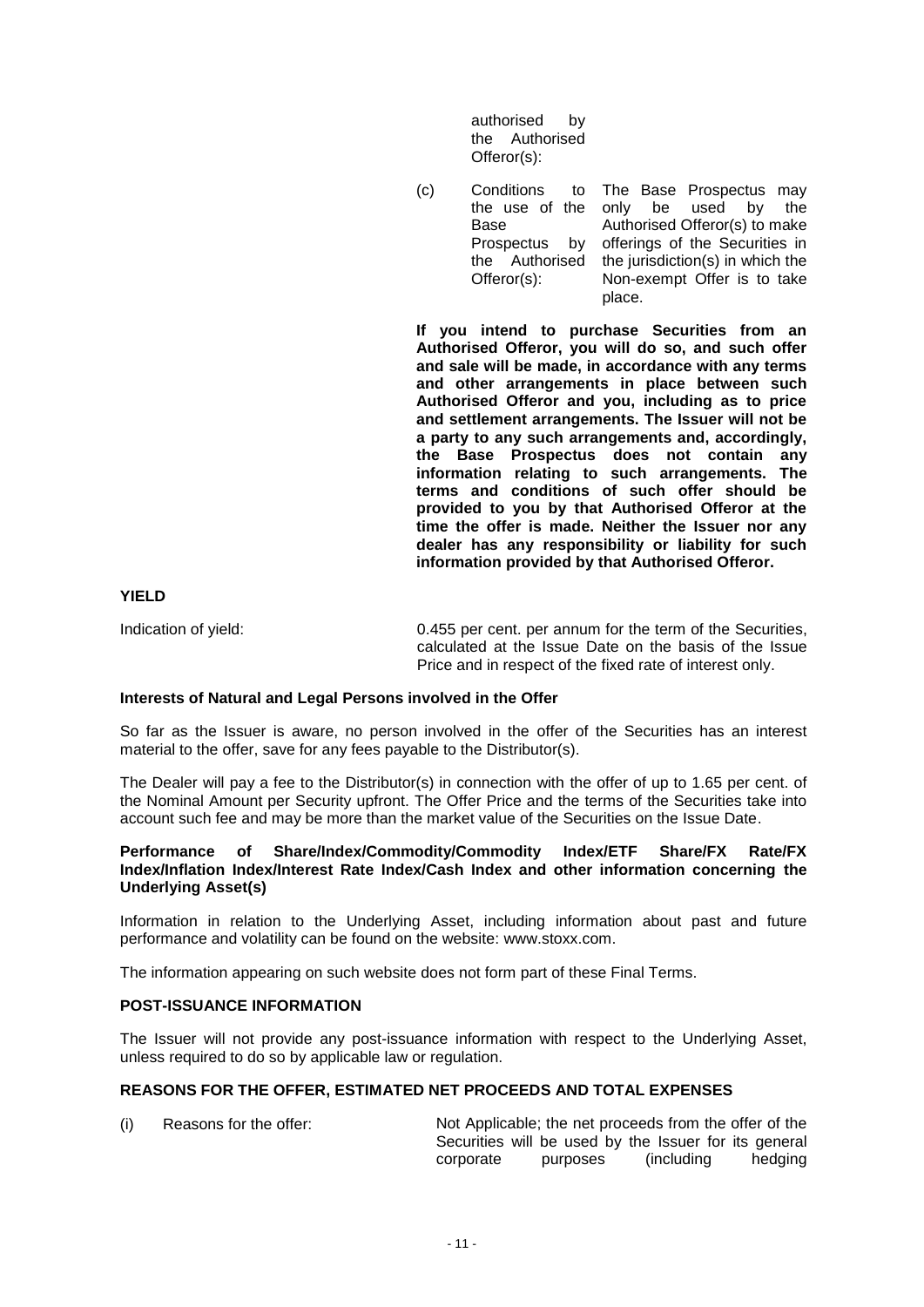arrangements).

(ii) Estimated net proceeds: Not Applicable.

- 12 -

(iii) Estimated total expenses: Not Applicable.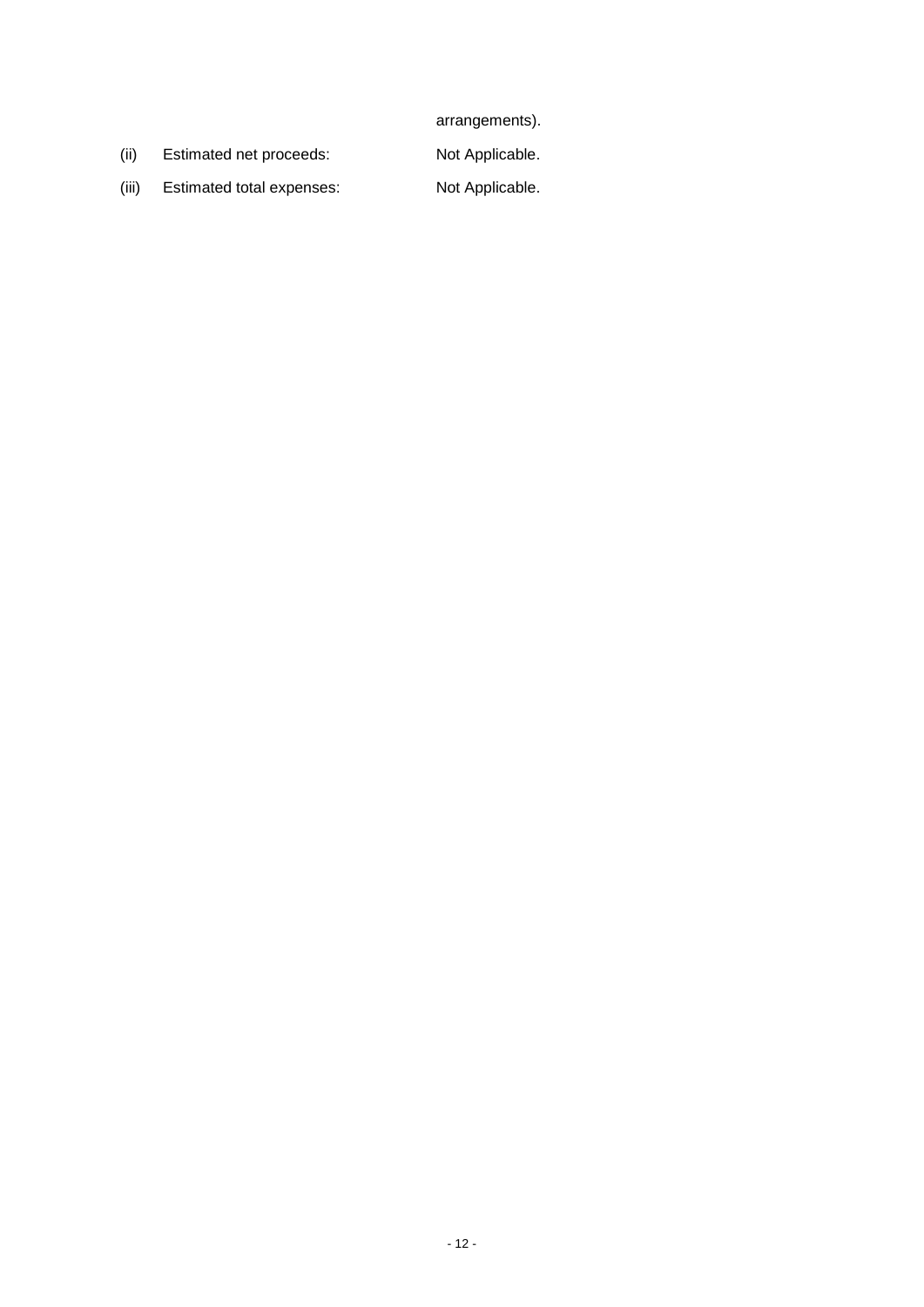Signed on behalf of the Issuer:

Simon Bailey<br>Authorised Signatory By: Duly authorised Duly authorised  $\mathscr{B}$  $\overline{\ }$ By: Duly authorised

50004146/Ashurst(ARUDGE)/OM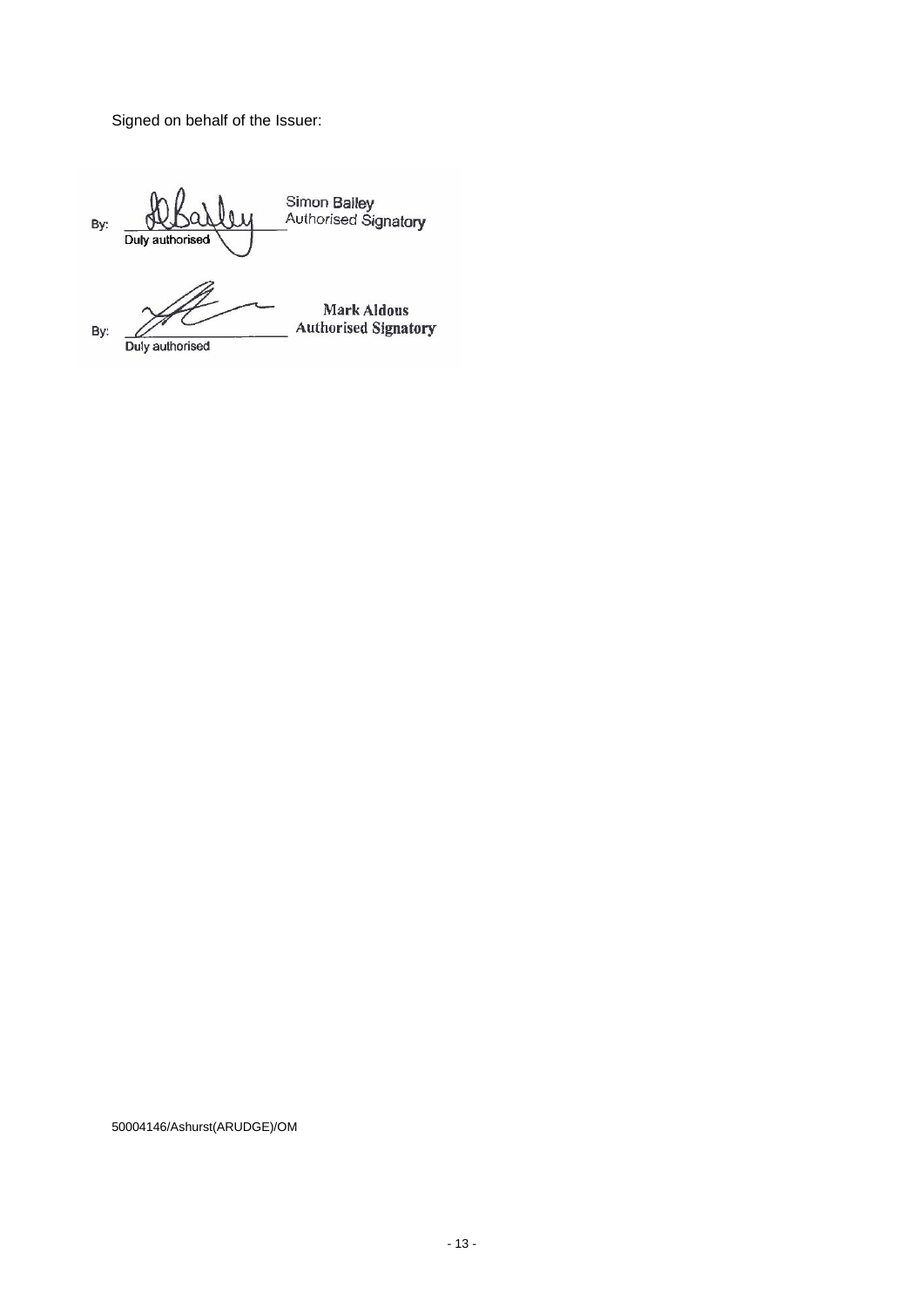## **INDEX DISCLAIMER**

# **EURO STOXX 50® Price Index (the "Index")**

STOXX Limited ("**STOXX**") and its licensors (the "**Licensors**") have no relationship to the Issuer, other than the licensing of the Index and the related trademarks for use in connection with the Securities.

## **STOXX and its Licensors do not:**

- Sponsor, endorse, sell or promote the Securities.
- Recommend that any person invest in the Securities or any other securities.
- Have any responsibility or liability for or make any decisions about the timing, amount or pricing of the Securities.
- Have any responsibility or liability for the administration, management or marketing of the Securities.
- Consider the needs of the Securities or the Securityholders in determining, composing or calculating the Index or have any obligation to do so.

**STOXX and its Licensors will not have any liability in connection with the Securities. Specifically,** 

- **STOXX and its Licensors do not make any warranty, express or implied and disclaim any and all warranty about:**
	- **the results to be obtained by the Securities, the Securityholders or any other person in connection with the use of the Index and the data included in the Index;**
	- **the accuracy or completeness of the Index and its data;**
	- **the merchantability and the fitness for a particular purpose or use of the Index and its data.**
- **STOXX and its Licensors will have no liability for any errors, omissions or interruptions in the Index or its data.**
- **Under no circumstances will STOXX or its Licensors be liable for any lost profits or indirect, punitive, special or consequential damages or losses, even if STOXX or its Licensors know that they might occur.**

**The licensing agreement between the Issuer and STOXX is solely for their benefit and not for the benefit of the Securityholders or any other third parties.**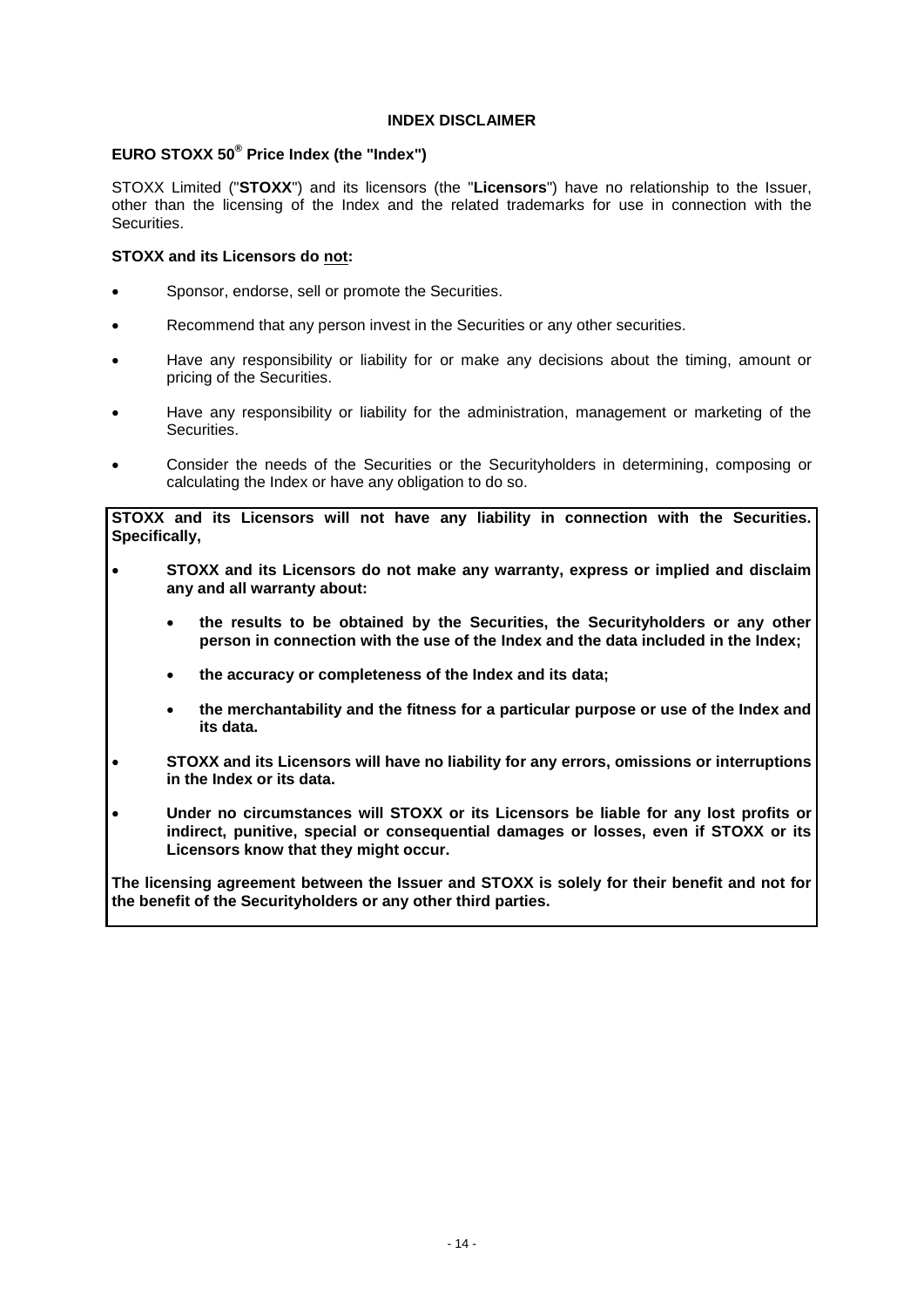# **SUMMARY OF THE SECURITIES**

Summaries are made up of disclosure requirements known as "**Elements**". These Elements are numbered in sections  $A - E$  (A.1 – E.7).

This Summary contains all the Elements required to be included in a summary for these types of Securities and the Issuer. Because some Elements are not required to be addressed, there may be gaps in the numbering sequence of the Elements.

Even though an Element may be required to be inserted in the summary because of the type of Securities and Issuers, it is possible that no relevant information can be given regarding such Element. In this case a short description of the Element is included in the summary and marked as "Not applicable".

|     |                                             |                                                                                                                                                                                                                                                                                                                                                                                                      | Section A - Introduction and Warnings                                                                                                                                                                                                                                                                              |                                                                                                                                                                                                                                                                                                                                                                                                                             |  |  |  |
|-----|---------------------------------------------|------------------------------------------------------------------------------------------------------------------------------------------------------------------------------------------------------------------------------------------------------------------------------------------------------------------------------------------------------------------------------------------------------|--------------------------------------------------------------------------------------------------------------------------------------------------------------------------------------------------------------------------------------------------------------------------------------------------------------------|-----------------------------------------------------------------------------------------------------------------------------------------------------------------------------------------------------------------------------------------------------------------------------------------------------------------------------------------------------------------------------------------------------------------------------|--|--|--|
| A.1 | <b>Introduction and</b><br><b>Warnings:</b> |                                                                                                                                                                                                                                                                                                                                                                                                      |                                                                                                                                                                                                                                                                                                                    | This Summary should be read as an introduction to the Base<br>Prospectus. Any decision to invest in Securities should be based on<br>consideration of the Base Prospectus as a whole by the investor.                                                                                                                                                                                                                       |  |  |  |
|     |                                             |                                                                                                                                                                                                                                                                                                                                                                                                      | Where a claim relating to the information contained in the Base<br>Prospectus is brought before a court, the plaintiff investor might,<br>under the national legislation of the relevant Member State, have to<br>bear the costs of translating the Base Prospectus before the legal<br>proceedings are initiated. |                                                                                                                                                                                                                                                                                                                                                                                                                             |  |  |  |
|     |                                             |                                                                                                                                                                                                                                                                                                                                                                                                      | invest in the Securities.                                                                                                                                                                                                                                                                                          | Civil liability only attaches to those persons who have tabled the<br>summary including any translation thereof, but only if the summary<br>is misleading, inaccurate or inconsistent when read together with<br>the other parts of the Base Prospectus or it does not provide, when<br>read together with the other parts of the Base Prospectus, key<br>information in order to aid investors when considering whether to |  |  |  |
| A.2 | Consent(s):                                 | Where the Securities are to be the subject of an offer to the public<br>requiring the prior publication of a prospectus under the Prospectus<br>Directive (a "Non-exempt Offer"), the Issuer consents to the use of<br>the Base Prospectus by the financial intermediary/ies ("Authorised<br><b>Offeror(s)</b> "), during the offer period and subject to the conditions,<br>as provided as follows: |                                                                                                                                                                                                                                                                                                                    |                                                                                                                                                                                                                                                                                                                                                                                                                             |  |  |  |
|     |                                             | (a)                                                                                                                                                                                                                                                                                                                                                                                                  | Name and address<br>οf<br>Authorised<br>Offeror(s):                                                                                                                                                                                                                                                                | <b>Wealth Options Ltd</b><br>Elm House<br><b>Millennium Park</b><br><b>Naas</b><br>Co. Kildare<br>(the "Distributor")                                                                                                                                                                                                                                                                                                       |  |  |  |
|     |                                             | (b)                                                                                                                                                                                                                                                                                                                                                                                                  | Offer<br>for<br>period<br>which use of the<br>Base Prospectus is<br>Authorised<br>Offeror(s):                                                                                                                                                                                                                      | An offer of the Securities will be<br>made in the United Kingdom<br>during the period from,<br>and<br>authorised by the including, 12 August 2016 to, and<br>including, 23 September 2016                                                                                                                                                                                                                                   |  |  |  |
|     |                                             | (c)                                                                                                                                                                                                                                                                                                                                                                                                  | Conditions to the<br>use of the Base<br>Prospectus by the<br>Authorised                                                                                                                                                                                                                                            | The Base Prospectus may only<br>used by the Authorised<br>be<br>Offeror(s) to make offerings of the<br>Securities in the jurisdiction(s) in                                                                                                                                                                                                                                                                                 |  |  |  |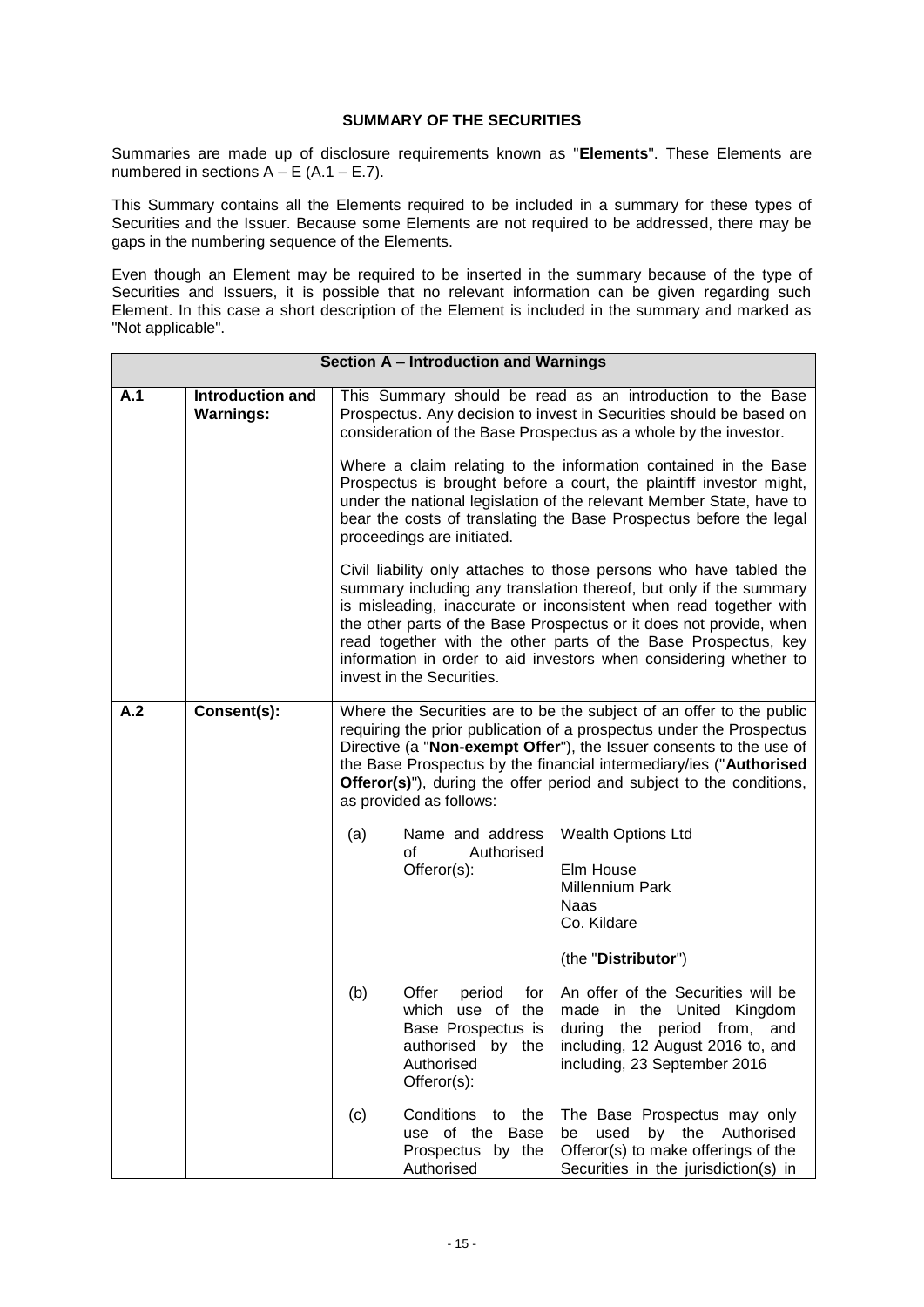|      |                                                                                                                                                            | Offeror(s):                                         | which the Non-exempt Offer is to<br>take place                                                                                                                                                                                                                                                                                                                                                                                                                                                                                                                                                                                                                                                     |
|------|------------------------------------------------------------------------------------------------------------------------------------------------------------|-----------------------------------------------------|----------------------------------------------------------------------------------------------------------------------------------------------------------------------------------------------------------------------------------------------------------------------------------------------------------------------------------------------------------------------------------------------------------------------------------------------------------------------------------------------------------------------------------------------------------------------------------------------------------------------------------------------------------------------------------------------------|
|      |                                                                                                                                                            | provided by that Authorised Offeror.                | If you intend to purchase Securities from an Authorised<br>Offeror, you will do so, and such offer and sale will be made,<br>in accordance with any terms and other arrangements in<br>place between such Authorised Offeror and you, including<br>as to price and settlement arrangements. The Issuer will not<br>be a party to any such arrangements and, accordingly, this<br>Base Prospectus does not contain any information relating<br>to such arrangements. The terms and conditions of such<br>offer should be provided to you by that Authorised Offeror<br>at the time the offer is made. Neither the Issuer nor any<br>dealer has any responsibility or liability for such information |
|      |                                                                                                                                                            | <b>Section B - Issuer</b>                           |                                                                                                                                                                                                                                                                                                                                                                                                                                                                                                                                                                                                                                                                                                    |
| B.1  | <b>Legal and</b><br>commercial<br>name of the<br>Issuer:                                                                                                   | Credit Suisse International ("CSi") (the "Issuer"). |                                                                                                                                                                                                                                                                                                                                                                                                                                                                                                                                                                                                                                                                                                    |
| B.2  | Domicile and<br>legal form of the<br>Issuer,<br>legislation under<br>which the<br><b>Issuers operates</b><br>and country of<br>incorporation of<br>Issuer: | is located at One Cabot Square, London E14 4QJ.     | CSi is an unlimited company incorporated in England and Wales on<br>9 May 1990. CSi is an English bank regulated as an EU credit<br>institution and operates under English law. Its registered head office                                                                                                                                                                                                                                                                                                                                                                                                                                                                                         |
| B.4b | <b>Known trends</b><br>with respect to<br>the Issuer and<br>the industries in<br>which it<br>operates:                                                     |                                                     | Not applicable - there are no known trends, uncertainties, demands,<br>commitments or events that are reasonably likely to have a material<br>effect on the prospects of the Issuer for its current financial year.                                                                                                                                                                                                                                                                                                                                                                                                                                                                                |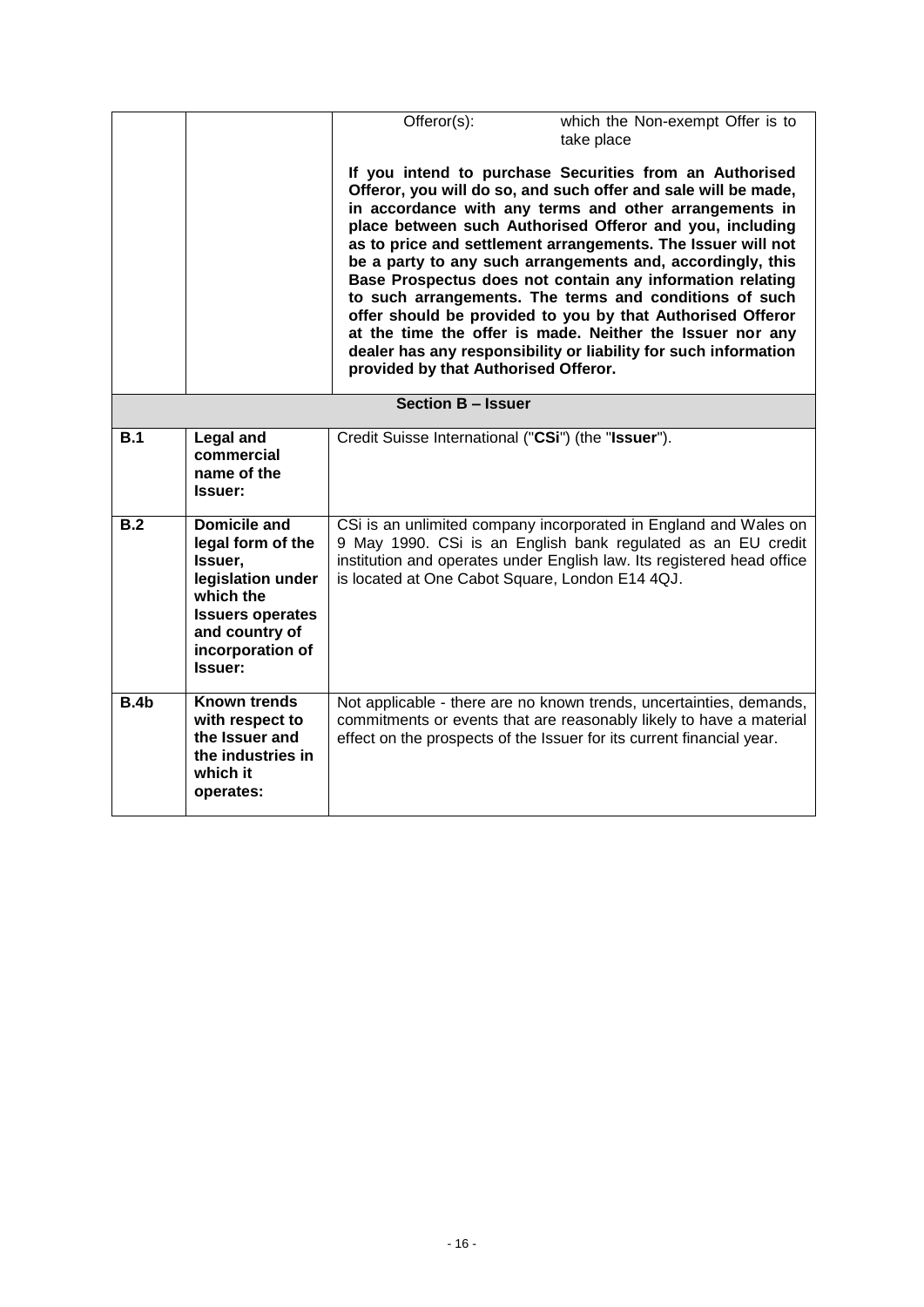| <b>B.5</b>  | <b>Description of</b><br>group and<br><b>Issuers' position</b><br>within the group:    | The shareholders of CSi are Credit Suisse AG (which holds CSi's<br>ordinary shares through Credit Suisse AG (Zürich Stammhaus) and<br>Credit Suisse AG, Guernsey Branch), Credit Suisse Group AG and<br>Credit Suisse PSL GmbH. CSi has a number of subsidiaries.<br>A summary organisation chart is set out below:<br><b>Credit Suisse</b><br><b>Group AG</b> |                        |          |  |
|-------------|----------------------------------------------------------------------------------------|----------------------------------------------------------------------------------------------------------------------------------------------------------------------------------------------------------------------------------------------------------------------------------------------------------------------------------------------------------------|------------------------|----------|--|
|             |                                                                                        | Credit Suisse AG<br>Zurich<br>Stammhaus i<br><b>Credit Suisse PSL</b><br>GmbH<br><b>Credit Suisse International</b>                                                                                                                                                                                                                                            | Guernsey<br>Branch     |          |  |
|             |                                                                                        |                                                                                                                                                                                                                                                                                                                                                                |                        |          |  |
| <b>B.9</b>  | <b>Profit forecast or</b><br>estimate:                                                 | Not applicable; no profit forecasts or estimates have been made by<br>the Issuer.                                                                                                                                                                                                                                                                              |                        |          |  |
| <b>B.10</b> | <b>Qualifications in</b><br>audit report on<br>historical<br>financial<br>information: | Not applicable; there were no qualifications in the audit report on<br>historical financial information.                                                                                                                                                                                                                                                       |                        |          |  |
| <b>B.12</b> | <b>Selected key</b><br>financial                                                       | CSi*                                                                                                                                                                                                                                                                                                                                                           |                        |          |  |
|             | information; no                                                                        | In USD million                                                                                                                                                                                                                                                                                                                                                 | Year ended 31 December |          |  |
|             | material adverse<br>change and<br>description of                                       |                                                                                                                                                                                                                                                                                                                                                                | 2015                   | 2014     |  |
|             | significant<br>change in                                                               | <b>Selected consolidated</b><br>income statement data                                                                                                                                                                                                                                                                                                          |                        |          |  |
|             | financial<br>position of the                                                           | Net revenues                                                                                                                                                                                                                                                                                                                                                   | 1,942                  | 1,144    |  |
|             | Issuer:                                                                                | Total operating expenses                                                                                                                                                                                                                                                                                                                                       | (1,994)                | (1, 551) |  |
|             |                                                                                        | Loss before taxes<br>(52)                                                                                                                                                                                                                                                                                                                                      |                        | (407)    |  |
|             |                                                                                        | Net loss                                                                                                                                                                                                                                                                                                                                                       | (118)                  | (995)    |  |
|             |                                                                                        | <b>Selected consolidated</b><br>balance sheet data                                                                                                                                                                                                                                                                                                             |                        |          |  |
|             |                                                                                        | <b>Total assets</b>                                                                                                                                                                                                                                                                                                                                            | 400,989                | 548,137  |  |
|             |                                                                                        | <b>Total liabilities</b>                                                                                                                                                                                                                                                                                                                                       | 378,085                | 524,108  |  |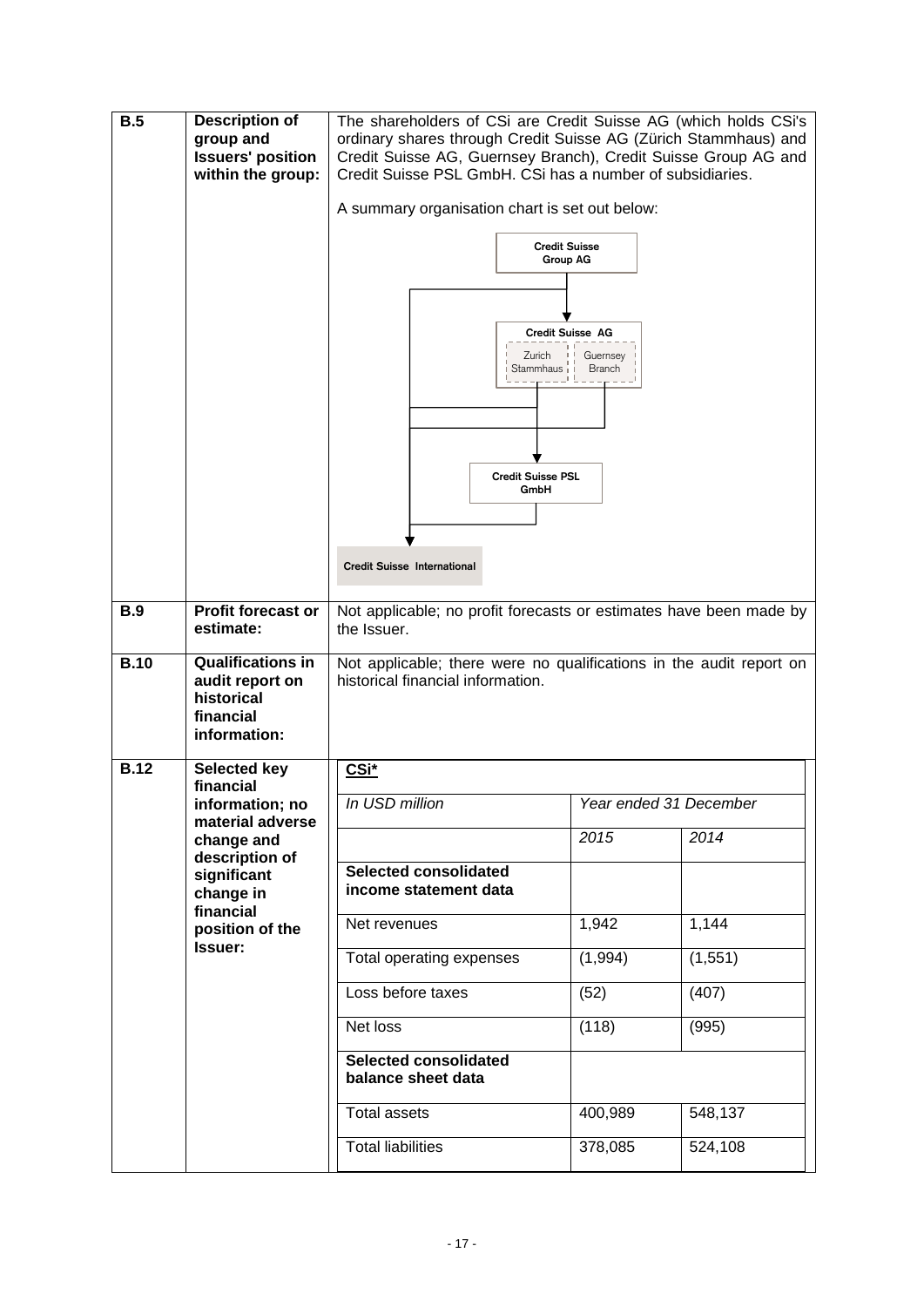|             |                                                                                                                                                               | Total shareholders' equity                                                                                                                                                                                                                                                                                                                                                      | 22,904 | 24,029 |  |
|-------------|---------------------------------------------------------------------------------------------------------------------------------------------------------------|---------------------------------------------------------------------------------------------------------------------------------------------------------------------------------------------------------------------------------------------------------------------------------------------------------------------------------------------------------------------------------|--------|--------|--|
|             |                                                                                                                                                               | *This key financial information                                                                                                                                                                                                                                                                                                                                                 |        |        |  |
|             |                                                                                                                                                               | is for CSi and its subsidiaries                                                                                                                                                                                                                                                                                                                                                 |        |        |  |
|             |                                                                                                                                                               | There has been no material adverse change in the prospects of the<br>Issuer and its consolidated subsidiaries since 31 December 2015,<br>except as announced in the restructuring update that Credit Suisse<br>provided on 23 March 2016.                                                                                                                                       |        |        |  |
|             |                                                                                                                                                               | There has been no significant change in the financial position of the<br>Issuer and its consolidated subsidiaries since 31 December 2015.                                                                                                                                                                                                                                       |        |        |  |
| <b>B.13</b> | <b>Recent events</b><br>particular to the<br><b>Issuer which are</b><br>to a material<br>extent relevant<br>to the evaluation<br>of the Issuer's<br>solvency: | Not applicable; there are no recent events particular to the Issuer<br>which are to a material extent relevant to the evaluation of the<br>Issuer's solvency.                                                                                                                                                                                                                   |        |        |  |
| <b>B.14</b> | <b>Issuer's position</b><br>in its corporate                                                                                                                  | See Element B.5 above.                                                                                                                                                                                                                                                                                                                                                          |        |        |  |
|             | group and<br>dependency on<br>other entities<br>within the<br>corporate group:                                                                                | The liquidity and capital requirements of CSi are managed as an<br>integral part of the wider CS group framework. This includes the<br>local regulatory liquidity and capital requirements in the UK.                                                                                                                                                                           |        |        |  |
| <b>B.15</b> | <b>Issuer's</b>                                                                                                                                               | CSi's principal business is banking, including the trading of                                                                                                                                                                                                                                                                                                                   |        |        |  |
|             | principal<br>activities:                                                                                                                                      | derivative products linked to interest rates, foreign exchange,<br>equities, commodities and credit. The primary objective of CSi is to<br>provide comprehensive treasury and risk management derivative<br>product services.                                                                                                                                                   |        |        |  |
| <b>B.16</b> | Ownership and<br>control of the<br><b>Issuer:</b>                                                                                                             | The shareholders of CSi are Credit Suisse AG (which holds CSi's<br>ordinary shares through Credit Suisse AG (Zürich Stammhaus) and<br>Credit Suisse AG, Guernsey Branch), Credit Suisse Group AG and<br>Credit Suisse PSL GmbH. CSi has a number of subsidiaries.                                                                                                               |        |        |  |
| <b>B.17</b> | <b>Ratings:</b>                                                                                                                                               | CSi has been issued a senior unsecured long-term debt rating of "A"<br>by Standard & Poor's, "A-" by Fitch and "A2" by Moody's.                                                                                                                                                                                                                                                 |        |        |  |
|             |                                                                                                                                                               | Not applicable; the Securities have not been rated.                                                                                                                                                                                                                                                                                                                             |        |        |  |
|             |                                                                                                                                                               | <b>Section C - Securities</b>                                                                                                                                                                                                                                                                                                                                                   |        |        |  |
| C.1         | <b>Type and class</b><br>of securities<br>being offered<br>and security<br>identification<br>number(s):                                                       | The securities (the "Securities") are notes. The Securities are Yield<br>Return Securities. The Securities will pay fixed interest and will pay<br>coupon amount(s) depending on the performance of the underlying<br>asset(s).<br>The Securities of a Series will be uniquely identified by ISIN:<br>XS1444108234; Common Code: 144410823; Swiss Security<br>Number: 33197967. |        |        |  |
| C.2         | <b>Currency:</b>                                                                                                                                              | The currency of the Securities will be euro ("EUR") (the "Settlement<br>Currency").                                                                                                                                                                                                                                                                                             |        |        |  |
| C.5         | <b>Description of</b>                                                                                                                                         | The Securities have not been and will not be registered under the                                                                                                                                                                                                                                                                                                               |        |        |  |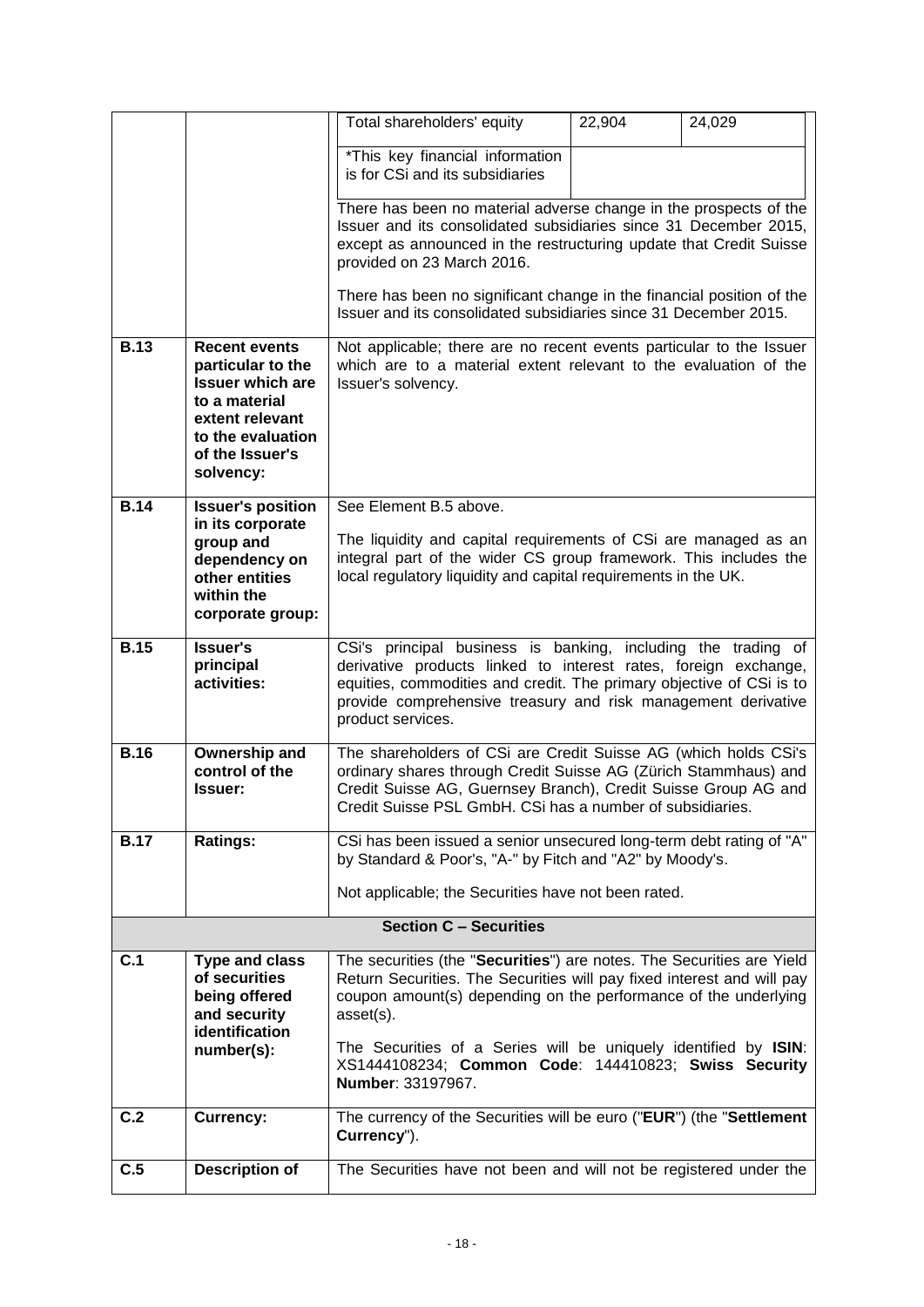|     | restrictions on<br>free<br>transferability of<br>the Securities:                                                                | U.S. Securities Act of 1933 (the "Securities Act") and may not be<br>offered or sold within the United States or to, or for the account or<br>benefit of, U.S. persons except in certain transactions exempt from<br>the registration requirements of the Securities Act and applicable<br>state securities laws.<br>No offers, sales or deliveries of the Securities, or distribution of any<br>offering material relating to the Securities, may be made in or from<br>any jurisdiction except in circumstances that will result in compliance<br>with any applicable laws and regulations.                                                                                                                                                                                                                                                                                                                                                                                                                                                                                                                                                                                                                                              |
|-----|---------------------------------------------------------------------------------------------------------------------------------|--------------------------------------------------------------------------------------------------------------------------------------------------------------------------------------------------------------------------------------------------------------------------------------------------------------------------------------------------------------------------------------------------------------------------------------------------------------------------------------------------------------------------------------------------------------------------------------------------------------------------------------------------------------------------------------------------------------------------------------------------------------------------------------------------------------------------------------------------------------------------------------------------------------------------------------------------------------------------------------------------------------------------------------------------------------------------------------------------------------------------------------------------------------------------------------------------------------------------------------------|
| C.8 | <b>Description of</b><br>rights attached<br>to the securities,<br>ranking of the<br>securities and<br>limitations to<br>rights: | Rights: The Securities will give each holder of Securities (a<br>"Securityholder") the right to receive a potential return on the<br>Securities (see Element C.9 below). The Securities will also give<br>each Securityholder the right to vote on certain amendments.<br>Ranking: The Securities are unsubordinated and unsecured<br>obligations of the Issuer and will rank equally among themselves<br>and with all other unsubordinated and unsecured obligations of the<br>Issuer from time to time outstanding.<br><b>Limitation to Rights:</b><br>The Issuer may redeem the Securities early for illegality<br>reasons or following an event of default. In such case, the                                                                                                                                                                                                                                                                                                                                                                                                                                                                                                                                                          |
|     |                                                                                                                                 | amount payable in respect of each Security on such early<br>redemption will be equal to the Unscheduled Termination<br>Amount, and no other amount shall be payable in respect of<br>each Security on account of interest or otherwise.<br>Following certain events affecting the Issuer's hedging<br>arrangements and/or the underlying asset(s), the Issuer may<br>redeem the Securities at the scheduled maturity by payment<br>of the Unscheduled Termination Amount instead of the<br>Redemption Amount, and no other amounts shall be payable<br>in respect of the Securities on account of interest or otherwise<br>following such determination by the Issuer.                                                                                                                                                                                                                                                                                                                                                                                                                                                                                                                                                                     |
|     |                                                                                                                                 | Where:<br>Unscheduled Termination Amount: in respect of<br>each Security, (a) if the Security is redeemed early for<br>illegality reasons or following an event of default, an<br>amount (which may be greater than or equal to zero)<br>equal to the value of such Security immediately prior to<br>its redemption, as calculated by the calculation agent<br>using its internal models and methodologies, or (b) if<br>the Security is redeemed following certain events<br>affecting the Issuer's hedging arrangements and/or the<br>underlying asset(s), an amount equal to the sum of (i)<br>the Minimum Payment Amount, plus (ii) the value of the<br>option component of the Security on the Unscheduled<br>Termination Event Date, plus (iii) any interest accrued<br>on the value of the option component from, and<br>including the Unscheduled Termination Event Date to,<br>but excluding, the date on which such Security is<br>redeemed. The option component provides exposure to<br>the underlying asset(s) (if any), the terms of which are<br>fixed on the trade date in order to enable the Issuer to<br>issue such Security at the relevant price and on the<br>relevant terms and will vary depending on the terms of |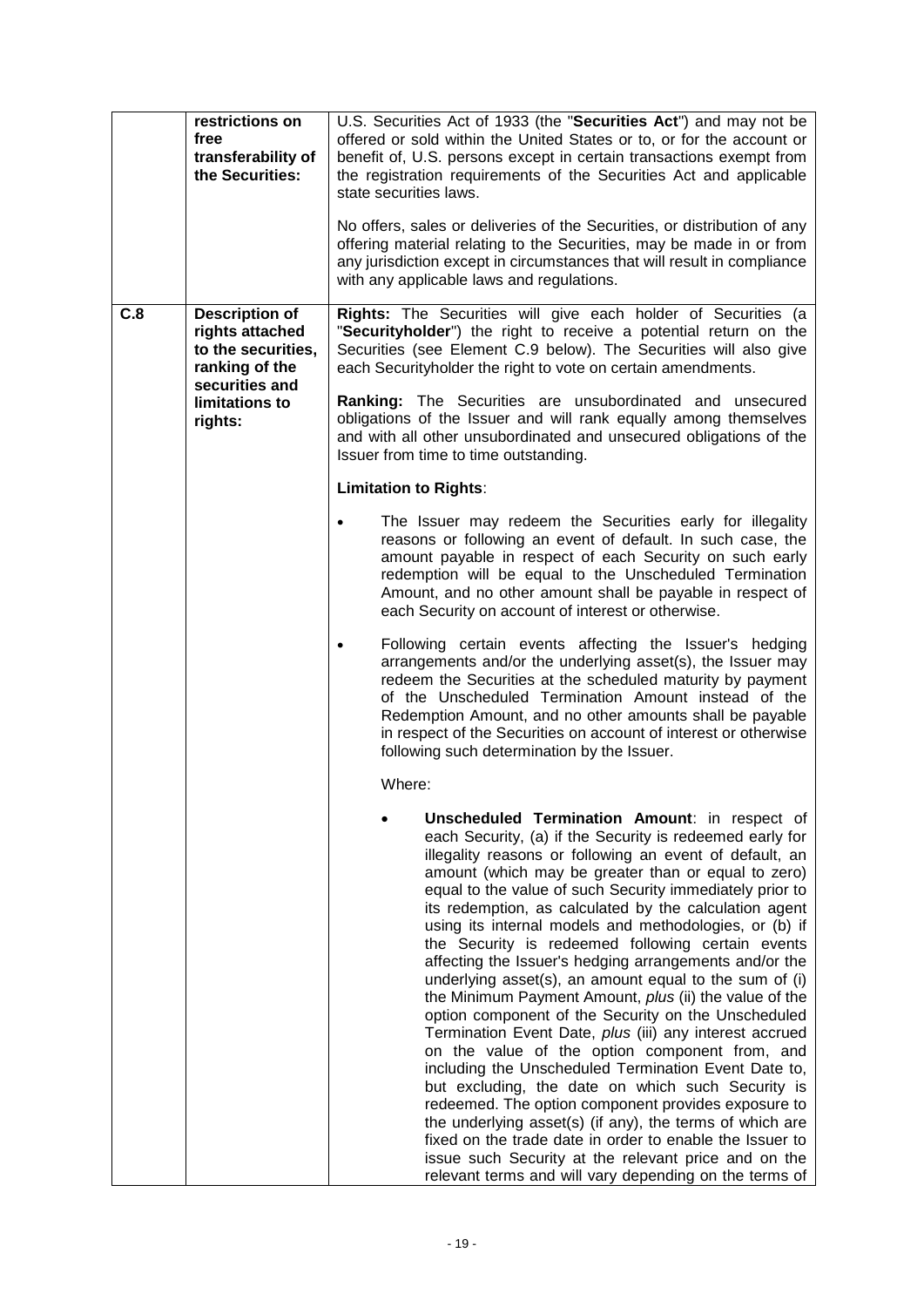|     |                                                                      | such Security.                                                                                                                                                                                                                                                                                                                                                                                                                                                                                                                                        |
|-----|----------------------------------------------------------------------|-------------------------------------------------------------------------------------------------------------------------------------------------------------------------------------------------------------------------------------------------------------------------------------------------------------------------------------------------------------------------------------------------------------------------------------------------------------------------------------------------------------------------------------------------------|
|     |                                                                      | For the avoidance of doubt, if a Security is redeemed<br>following an event of default, the Unscheduled<br>Termination Amount shall not take into account the<br>financial position of the Issuer immediately prior to the<br>event of default, and the Issuer shall be presumed to<br>be able to fully perform its obligations under such<br>Security for such purposes.                                                                                                                                                                             |
|     |                                                                      | Unscheduled Termination Event Date: the date on<br>resulting<br>which<br>event<br>in<br>the<br>unscheduled<br>an<br>redemption of the Securities following certain events<br>affecting the Issuer's hedging arrangements and/or the<br>underlying asset(s) has occurred.                                                                                                                                                                                                                                                                              |
|     |                                                                      | Minimum Payment Amount: 100 per cent. of the<br>Nominal Amount.                                                                                                                                                                                                                                                                                                                                                                                                                                                                                       |
|     |                                                                      | The Issuer may adjust the terms and conditions of the<br>Securities without the consent of Securityholders following<br>certain events affecting the Issuer's hedging arrangements<br>and/or the underlying asset(s), or may redeem the Securities<br>at the scheduled maturity by payment of the Unscheduled<br>Termination Amount instead of the Redemption Amount as<br>described above (and no other amounts shall be payable in<br>respect of the Securities on account of interest or otherwise<br>following such determination by the Issuer). |
|     |                                                                      | The terms and conditions of the Securities contain provisions<br>for convening meetings of Securityholders to consider any<br>matter affecting their interests, and any resolution passed by<br>the relevant majority at a meeting will be binding on all<br>Securityholders, whether or not they attended such meeting<br>or voted for or against the relevant resolution. In certain<br>circumstances, the Issuer may modify the terms and<br>conditions of the Securities without the consent of<br>Securityholders.                               |
|     |                                                                      | The Securities are subject to the following events of default: if<br>the Issuer fails to pay any amount due in respect of the<br>Securities within 30 days of the due date, or if any events<br>relating to the insolvency or winding up of the Issuer occur.                                                                                                                                                                                                                                                                                         |
|     |                                                                      | The Issuer may at any time, without the consent of the<br>Securityholders, substitute for itself as Issuer under the<br>Securities any company with which it consolidates, into which<br>it merges or to which it sells or transfers all or substantially all<br>of its property.                                                                                                                                                                                                                                                                     |
|     |                                                                      | <b>Governing Law:</b> The Securities are governed by English law.                                                                                                                                                                                                                                                                                                                                                                                                                                                                                     |
| C.9 | <b>Description of</b><br>the rights<br>attached to the<br>securities | See Element C.8 above for information on rights attaching to the<br>Series of Securities including ranking and limitations.<br>Coupon                                                                                                                                                                                                                                                                                                                                                                                                                 |
|     | including<br>ranking and<br>limitations,<br>interest,<br>redemption, | The Securities shall bear interest at an interest amount specified in<br>the table below in respect of each interest period ending on (but<br>excluding) the relevant fixed Coupon Payment Date. Interest will<br>accrue from, and including, the issue date to, but excluding, 30                                                                                                                                                                                                                                                                    |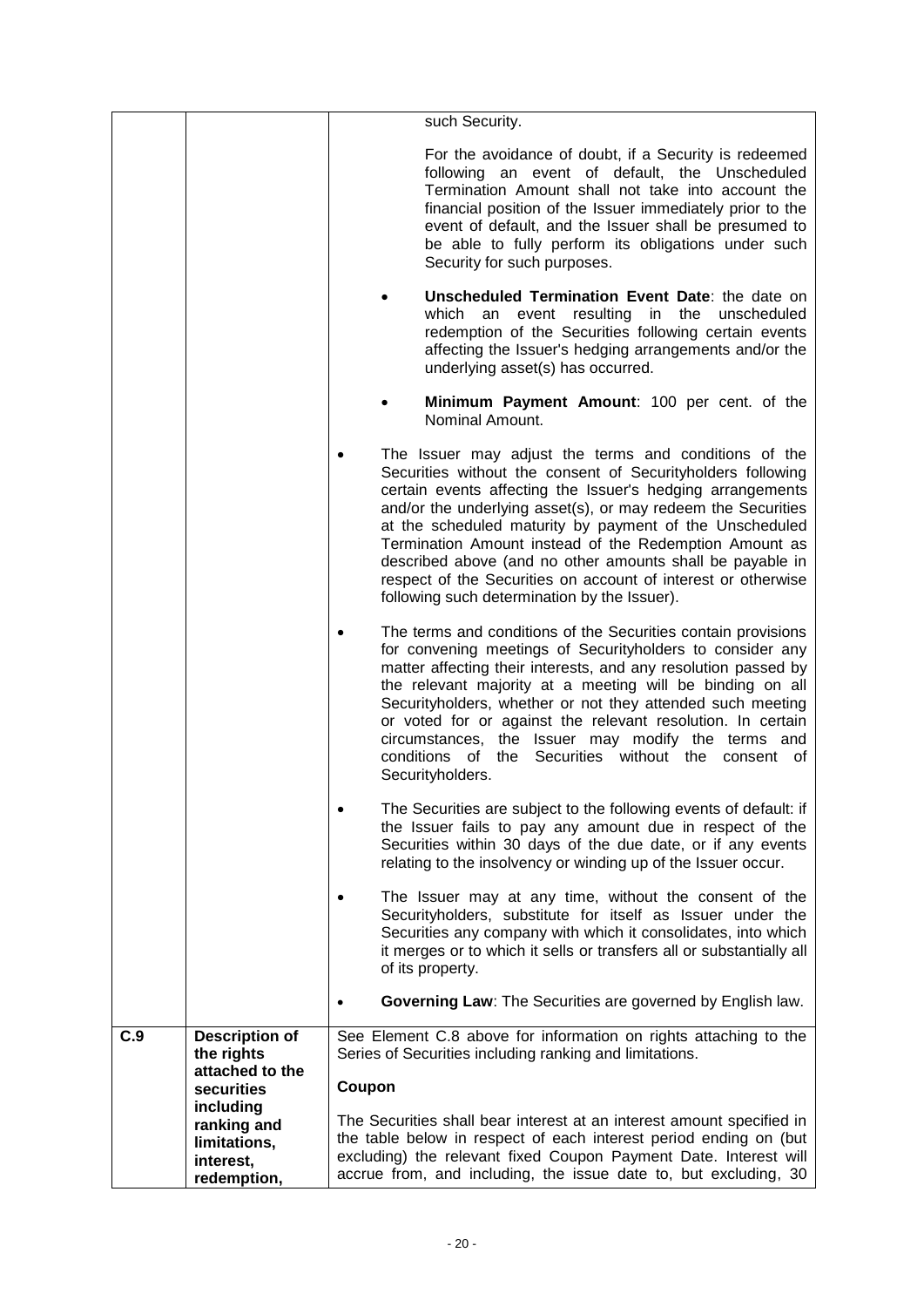|                                                  | yield and<br>representative of<br><b>Securityholders</b> | September 2022, such interest being payable in arrear on each<br>fixed Coupon Payment Date. The fixed Coupon Payment Date(s)<br>will be as specified in the table below. The yield is 0.455 per cent.<br>per annum for the term of the Securities, calculated at the issue date<br>on the basis of the issue price and in respect of the fixed rate of<br>interest only.                                                                                                         |                                              |                                                                                                                                                                                                                                                                                                                              |  |
|--------------------------------------------------|----------------------------------------------------------|----------------------------------------------------------------------------------------------------------------------------------------------------------------------------------------------------------------------------------------------------------------------------------------------------------------------------------------------------------------------------------------------------------------------------------------------------------------------------------|----------------------------------------------|------------------------------------------------------------------------------------------------------------------------------------------------------------------------------------------------------------------------------------------------------------------------------------------------------------------------------|--|
|                                                  |                                                          |                                                                                                                                                                                                                                                                                                                                                                                                                                                                                  | <b>Interest</b><br>Payment Date <sub>n</sub> | Interest Amount <sub>n</sub>                                                                                                                                                                                                                                                                                                 |  |
|                                                  |                                                          | 1.                                                                                                                                                                                                                                                                                                                                                                                                                                                                               | 2 October 2017                               | An amount equal to 1 per cent.<br>of Nominal Amount                                                                                                                                                                                                                                                                          |  |
|                                                  |                                                          | 2.                                                                                                                                                                                                                                                                                                                                                                                                                                                                               | 1 October 2018                               | An amount equal to 1 per cent.<br>of Nominal Amount                                                                                                                                                                                                                                                                          |  |
|                                                  |                                                          | 3.                                                                                                                                                                                                                                                                                                                                                                                                                                                                               | 30<br>September<br>2019                      | An amount equal to 0.75 per<br>cent. of Nominal Amount                                                                                                                                                                                                                                                                       |  |
|                                                  |                                                          | 4.                                                                                                                                                                                                                                                                                                                                                                                                                                                                               | 30<br>September<br>2020                      | An amount equal to 0.75 per<br>cent. of Nominal Amount                                                                                                                                                                                                                                                                       |  |
|                                                  |                                                          | 5.                                                                                                                                                                                                                                                                                                                                                                                                                                                                               | 30<br>2021                                   | September An amount equal to 0.50 per<br>cent. of Nominal Amount                                                                                                                                                                                                                                                             |  |
|                                                  |                                                          | 6.                                                                                                                                                                                                                                                                                                                                                                                                                                                                               | 30<br>September<br>2022                      | An amount equal to 0.50 per<br>cent. of Nominal Amount                                                                                                                                                                                                                                                                       |  |
|                                                  |                                                          | <b>Redemption</b>                                                                                                                                                                                                                                                                                                                                                                                                                                                                |                                              |                                                                                                                                                                                                                                                                                                                              |  |
|                                                  |                                                          | Unless the Securities have been previously redeemed or purchased<br>and cancelled, the Issuer shall redeem the Securities on the<br>Maturity Date at the Redemption Amount, which shall be an amount<br>in the Settlement Currency equal to the <i>product</i> of (a) the<br>Redemption Option Percentage and (b) the Nominal Amount.<br>Settlement procedures will depend on the clearing system for the<br>Securities and local practices in the jurisdiction of the investor. |                                              |                                                                                                                                                                                                                                                                                                                              |  |
|                                                  |                                                          | The scheduled Maturity Date of the Securities is 5 currency<br>business days following the final Coupon Observation Date<br>(expected to be 30 September 2026).                                                                                                                                                                                                                                                                                                                  |                                              |                                                                                                                                                                                                                                                                                                                              |  |
|                                                  |                                                          | Where:                                                                                                                                                                                                                                                                                                                                                                                                                                                                           |                                              |                                                                                                                                                                                                                                                                                                                              |  |
|                                                  |                                                          |                                                                                                                                                                                                                                                                                                                                                                                                                                                                                  | Nominal Amount: EUR 1,000.                   |                                                                                                                                                                                                                                                                                                                              |  |
|                                                  |                                                          | $\bullet$                                                                                                                                                                                                                                                                                                                                                                                                                                                                        |                                              | Redemption Option Percentage: 100 per cent.                                                                                                                                                                                                                                                                                  |  |
|                                                  |                                                          |                                                                                                                                                                                                                                                                                                                                                                                                                                                                                  | Securityholders.                             | Representative of holders of Securities: Not applicable; the<br>Issuer has not appointed any person to be a representative of the                                                                                                                                                                                            |  |
| C.10                                             | <b>Derivative</b><br>component in                        |                                                                                                                                                                                                                                                                                                                                                                                                                                                                                  | yield and representative of Securityholders. | See Element C.9 above for information on interest, redemption,                                                                                                                                                                                                                                                               |  |
| the interest<br>payment:<br>Coupon Payment Date. |                                                          |                                                                                                                                                                                                                                                                                                                                                                                                                                                                                  |                                              | If a Coupon Payment Event has occurred in respect of a Coupon<br>Observation Date, the Coupon Amount payable on the Coupon<br>Payment Date corresponding to such Coupon Observation Date<br>shall be as specified in the table below corresponding to such<br>If no Coupon Payment Event has occurred in respect of a Coupon |  |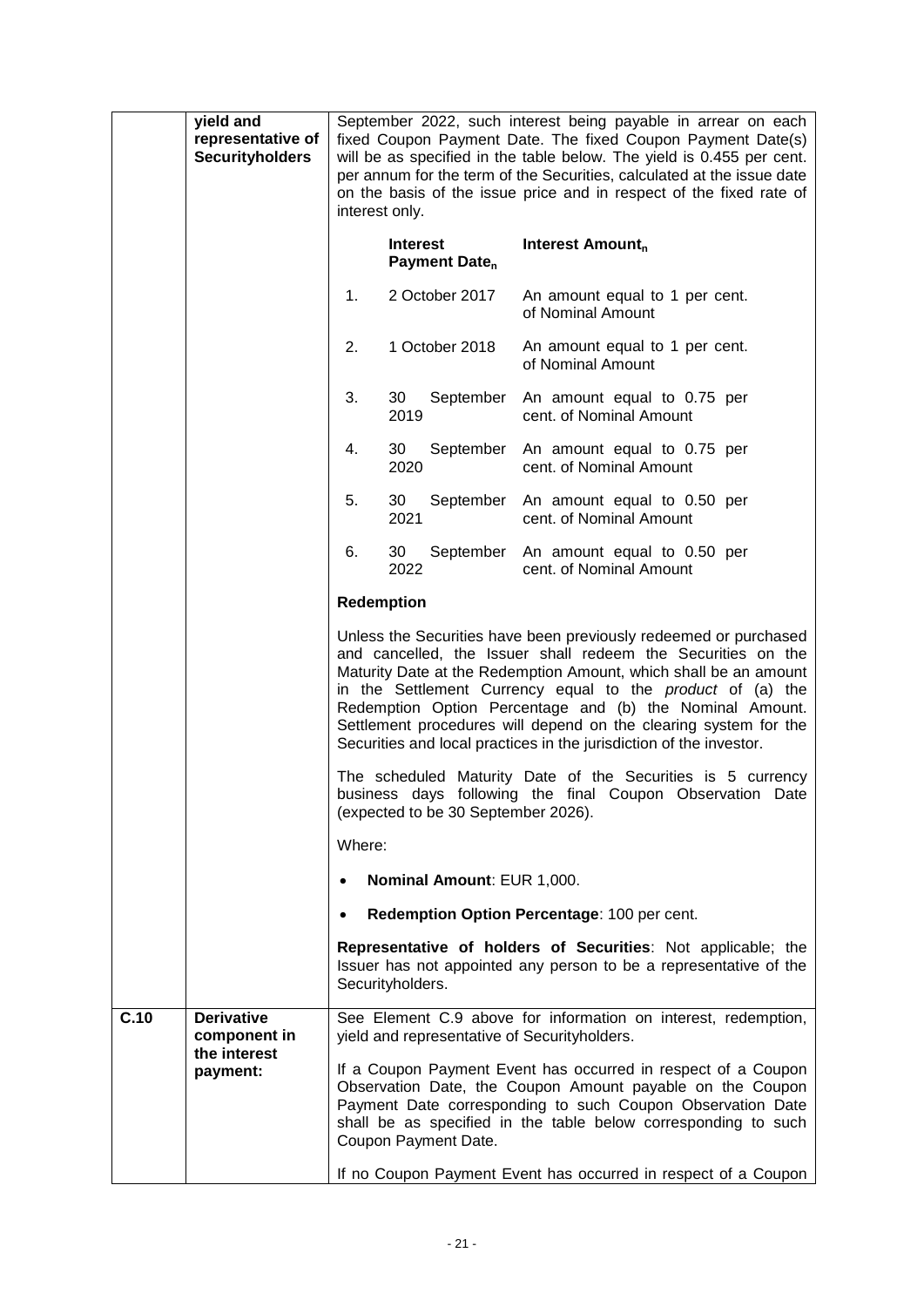|           | shall be zero.                                                                                                                                                                                           |                                                                                                       | Observation Date, the Coupon Amount payable on the Coupon<br>Payment Date corresponding to such Coupon Observation Date          |                                                                      |  |  |
|-----------|----------------------------------------------------------------------------------------------------------------------------------------------------------------------------------------------------------|-------------------------------------------------------------------------------------------------------|----------------------------------------------------------------------------------------------------------------------------------|----------------------------------------------------------------------|--|--|
|           |                                                                                                                                                                                                          |                                                                                                       | The Coupon Amount(s) payable (if any) shall be rounded down to<br>the nearest transferable unit of the Settlement Currency.      |                                                                      |  |  |
|           | Where:<br><b>Coupon Observation Date(s):</b> in respect of the underlying<br>$\bullet$<br>asset and a Coupon Payment Date, as specified in the table<br>below corresponding to such Coupon Payment Date. |                                                                                                       |                                                                                                                                  |                                                                      |  |  |
|           |                                                                                                                                                                                                          |                                                                                                       |                                                                                                                                  |                                                                      |  |  |
| $\bullet$ |                                                                                                                                                                                                          | Coupon Observation Date.                                                                              | <b>Coupon Payment Date(s):</b> in respect of a Coupon Observation<br>Date, as specified in the table below corresponding to such |                                                                      |  |  |
|           | Coupon<br>Observation<br>Date <sub>n</sub>                                                                                                                                                               | Coupon<br>Threshold <sub>n</sub>                                                                      | Coupon<br>Payment<br>$Date_n$                                                                                                    | Coupon Amount <sub>n</sub>                                           |  |  |
|           | 23 September<br>2019, subject to<br>adjustment                                                                                                                                                           | An<br>amount<br>equal to 100 per<br>cent.<br>the<br>of<br>Strike Price of<br>such underlying<br>asset | 5 currency business<br>days following such<br>Coupon Observation<br>Date                                                         | An amount equal to<br>0.25 per cent. of the<br>Nominal Amount        |  |  |
|           | 23 September<br>2020, subject to<br>adjustment                                                                                                                                                           | An<br>amount<br>equal to 100 per<br>cent.<br>of<br>the<br>Strike Price of<br>such underlying<br>asset | 5 currency business<br>days following such<br>Coupon Observation<br>Date                                                         | An amount equal to<br>0.25 per cent. of the<br><b>Nominal Amount</b> |  |  |
|           | 23 September<br>2021, subject to<br>adjustment                                                                                                                                                           | An<br>amount<br>equal to 100 per<br>the<br>cent.<br>of<br>Strike Price of<br>such underlying<br>asset | 5 currency business<br>days following such<br>Coupon Observation<br>Date                                                         | An amount equal to<br>0.50 per cent. of the<br>Nominal Amount        |  |  |
|           | 23 September<br>2022, subject to<br>adjustment                                                                                                                                                           | An<br>amount<br>equal to 100 per<br>of<br>cent.<br>τne<br>Strike Price of<br>such underlying<br>asset | 5 currency business<br>days following such<br>Coupon Observation Nominal Amount<br>Date                                          | An amount equal to<br>0.50 per cent. of the                          |  |  |
|           | 23 September<br>2023, subject to<br>adjustment                                                                                                                                                           | An<br>amount<br>equal to 100 per<br>cent.<br>of<br>the<br>Strike Price of<br>such underlying<br>asset | 5 currency business<br>days following such<br>Coupon Observation<br>Date                                                         | An amount equal to<br>1.50 per cent. of the<br>Nominal Amount        |  |  |
|           | 23<br>September<br>2024, subject to<br>adjustment                                                                                                                                                        | An<br>amount<br>equal to 100 per<br>of<br>the<br>cent.<br>Strike Price of<br>such underlying<br>asset | 5 currency business<br>days following such<br>Coupon Observation<br>Date                                                         | An amount equal to<br>1.50 per cent. of the<br>Nominal Amount        |  |  |
|           | 23 September<br>2025, subject to<br>adjustment                                                                                                                                                           | An<br>amount<br>equal to 100 per<br>cent.<br>the<br>οf<br>Strike Price of<br>such underlying<br>asset | 5 currency business<br>days following such<br>Coupon Observation<br>Date                                                         | An amount equal to<br>2 per cent. of the<br>Nominal Amount           |  |  |
|           | September<br>23                                                                                                                                                                                          | An<br>amount                                                                                          | 5 currency business                                                                                                              | An amount equal to                                                   |  |  |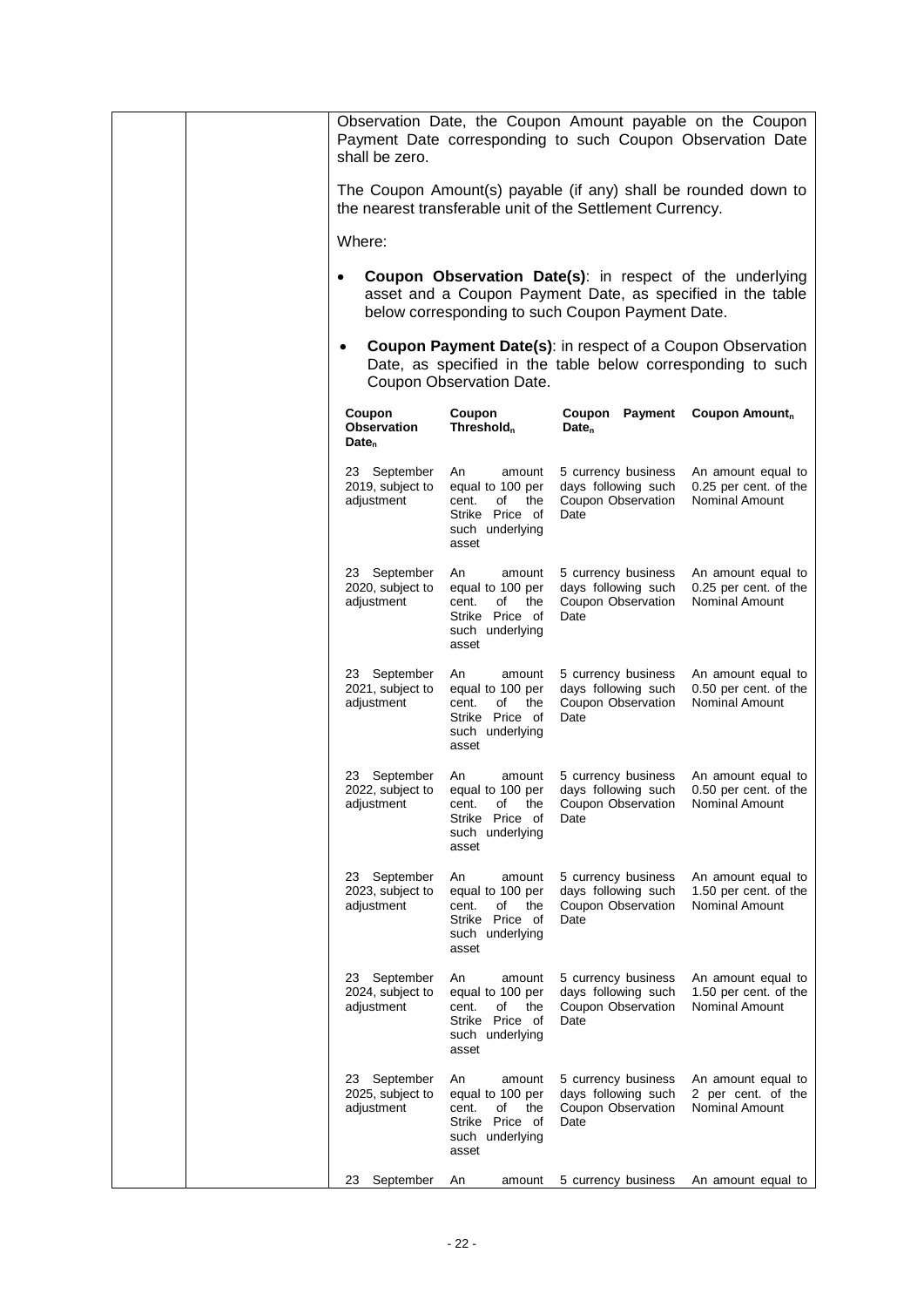|      |                                                  | 2026, subject to<br>days following such<br>equal to 100 per<br>2 per cent. of the<br>Coupon Observation<br>Nominal Amount<br>adjustment<br>cent.<br>of<br>the<br>Strike Price of<br>Date<br>such underlying<br>asset                                                                                                                                                                                                        |  |  |  |  |
|------|--------------------------------------------------|-----------------------------------------------------------------------------------------------------------------------------------------------------------------------------------------------------------------------------------------------------------------------------------------------------------------------------------------------------------------------------------------------------------------------------|--|--|--|--|
|      |                                                  | Coupon Payment Event: if, on the relevant Coupon<br>Observation Date, the Level (with regard to the Valuation Time)<br>of the underlying asset is at or above the Coupon Threshold of<br>such underlying asset corresponding to such Coupon<br>Observation Date.                                                                                                                                                            |  |  |  |  |
|      |                                                  | <b>Coupon Threshold:</b> in respect of a Coupon Observation Date<br>$\bullet$<br>and the underlying asset, as specified in the table above<br>corresponding to such Coupon Observation Date.                                                                                                                                                                                                                                |  |  |  |  |
|      |                                                  | Initial Setting Date: in respect of the underlying asset, 23<br>$\bullet$<br>September 2016, subject to adjustment.                                                                                                                                                                                                                                                                                                         |  |  |  |  |
|      |                                                  | Level: in respect of the underlying asset and any day, the<br>closing level of such underlying asset as calculated and<br>published by the relevant sponsor.                                                                                                                                                                                                                                                                |  |  |  |  |
|      |                                                  | Nominal Amount: EUR 1,000.<br>٠                                                                                                                                                                                                                                                                                                                                                                                             |  |  |  |  |
|      |                                                  | <b>Strike Price:</b> in respect of the underlying asset, the Level of<br>$\bullet$<br>such underlying asset at the Valuation Time on the Initial Setting<br>Date.                                                                                                                                                                                                                                                           |  |  |  |  |
|      |                                                  | Valuation Time: in respect of the underlying asset, the time<br>$\bullet$<br>with reference to which the relevant sponsor calculates and<br>publishes the closing level of such underlying asset.                                                                                                                                                                                                                           |  |  |  |  |
| C.11 | <b>Admission to</b><br>trading:                  | Application will be made to admit the Securities to trading on the<br>Regulated Market of the Luxembourg Stock Exchange.                                                                                                                                                                                                                                                                                                    |  |  |  |  |
|      |                                                  | <b>Section D - Risks</b>                                                                                                                                                                                                                                                                                                                                                                                                    |  |  |  |  |
| D.2  | Key risks that<br>are specific to<br>the Issuer: | The Securities are general unsecured obligations of the Issuer.<br>Investors in the Securities are exposed to the risk that the Issuer<br>could become insolvent and fail to make the payments owing by it<br>under the Securities.                                                                                                                                                                                         |  |  |  |  |
|      |                                                  | The profitability of the Issuer will be affected by, among other things,<br>changes in global economic conditions, inflation, interest/exchange<br>rates, capital risk, liquidity risk, market risk, credit risk, risks from<br>estimates and valuations, risks relating to off-balance sheet entities,<br>cross-border and foreign exchange risks, operational risks, legal and<br>regulatory risks and competition risks. |  |  |  |  |
|      |                                                  | The Issuer is exposed to a variety of risks that could adversely affect<br>its operations and/or financial condition:                                                                                                                                                                                                                                                                                                       |  |  |  |  |
|      |                                                  | Market risk: The Issuer is subject to the risk of loss arising from<br>$\bullet$<br>adverse changes in interest rates, foreign currency rates, equity<br>prices, commodity prices and other relevant parameters, such<br>as market volatility. Consequently, the Issuer is subject to the<br>risk of potential changes in the fair values of financial<br>instruments in response to market movements.                      |  |  |  |  |
|      |                                                  | Liquidity risk: The Issuer is subject to the risk that it is unable<br>٠<br>to fund assets and meet obligations as they fall due under both                                                                                                                                                                                                                                                                                 |  |  |  |  |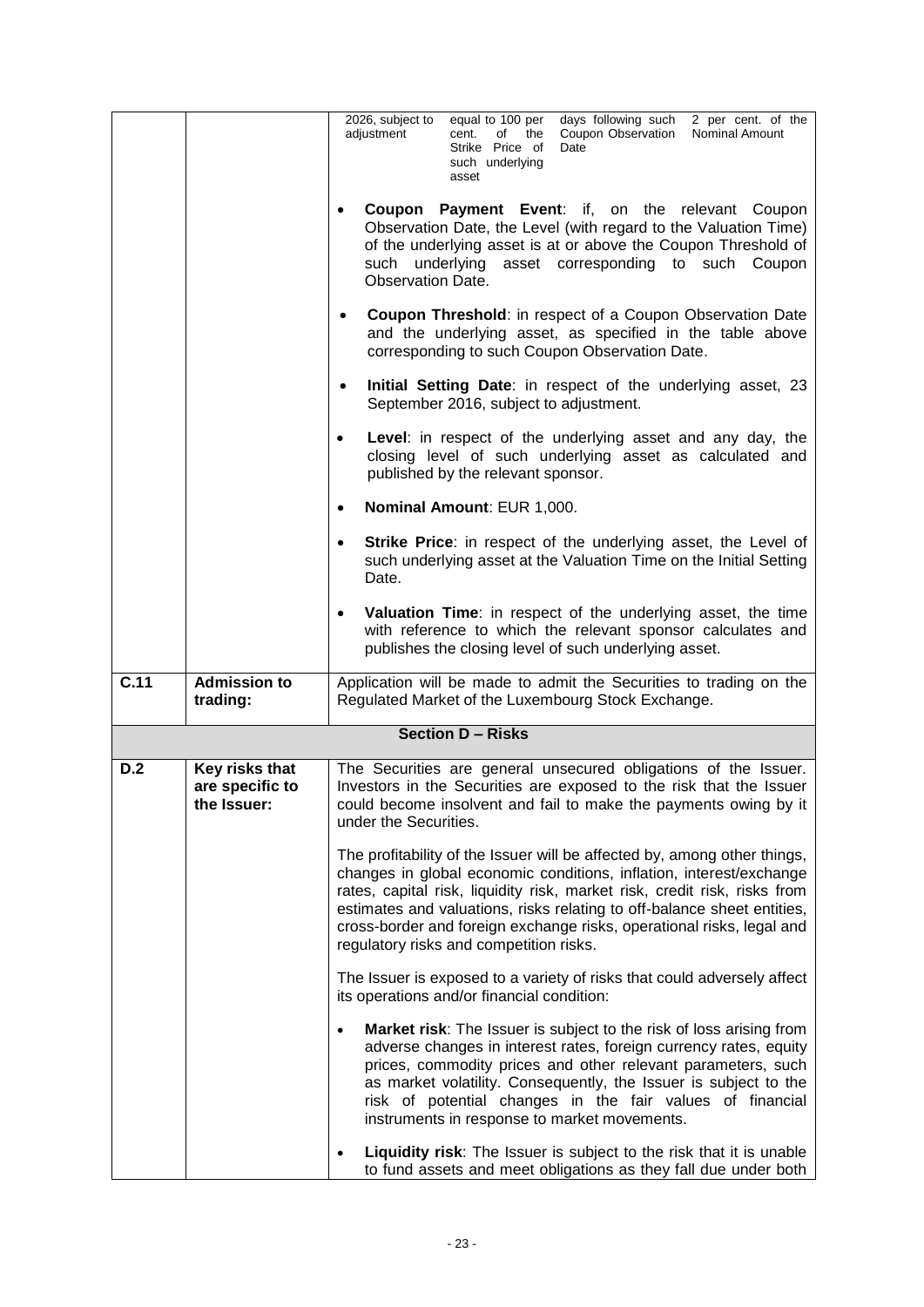|           | normal and stressed market conditions.                                                                                                                                                                                                                                                                                                                                                                                                                                                                                                                                                                                                                                                                                                                                                                                                                                                                                                                                                          |
|-----------|-------------------------------------------------------------------------------------------------------------------------------------------------------------------------------------------------------------------------------------------------------------------------------------------------------------------------------------------------------------------------------------------------------------------------------------------------------------------------------------------------------------------------------------------------------------------------------------------------------------------------------------------------------------------------------------------------------------------------------------------------------------------------------------------------------------------------------------------------------------------------------------------------------------------------------------------------------------------------------------------------|
|           | <b>Currency risk:</b> The Issuer is exposed to the effects of<br>fluctuations in the prevailing foreign currency exchange rates on<br>its financial position and cash flows.                                                                                                                                                                                                                                                                                                                                                                                                                                                                                                                                                                                                                                                                                                                                                                                                                    |
| $\bullet$ | <b>Credit risk:</b> The Issuer is subject to: (a) "credit risk", where the<br>Issuer may incur a loss as a result of a borrower or counterparty<br>failing to meet its financial obligations or as a result of<br>deterioration in the credit quality of the borrower or counterparty,<br>(b) "wrong-way risk" or "correlation risk", where the Issuer's<br>exposure to the counterparty in a financial transaction increases<br>while the counterparty's financial health and its ability to pay on<br>the transaction diminishes, and (c) "settlement risk", where the<br>settlement of a transaction results in timing differences between<br>the disbursement of cash or securities and the receipt of<br>counter-value from the counterparty.                                                                                                                                                                                                                                              |
|           | Country risk: The Issuer is subject to the risk of a substantial,<br>systemic loss of value in the financial assets of a country or<br>group of countries, which may be caused by dislocations in the<br>credit, equity and/or currency markets.                                                                                                                                                                                                                                                                                                                                                                                                                                                                                                                                                                                                                                                                                                                                                |
| $\bullet$ | Legal and regulatory risk: The Issuer faces significant legal<br>risks in its businesses, including, amongst others, (a) disputes<br>over terms or trades and other transactions in which the Credit<br>Suisse group acts as principal, (b) the unenforceability or<br>inadequacy of documentation used to give effect to transactions<br>in which the Credit Suisse group participates, (c) investment<br>suitability concerns, (d) compliance with the laws of the<br>countries in which the Credit Suisse group does business and<br>(e) disputes with its employees. The Issuer is also subject to<br>increasingly more extensive and complex regulation, which may<br>limit the Issuer's activities or increase the costs of compliance<br>with regulation (including penalties or fines imposed by<br>regulatory authorities). The Issuer (and the financial services<br>industry) continue to be affected by significant uncertainty over<br>the scope and content of regulatory reform. |
|           | Operational risk: The Issuer is subject to the risk of financial<br>loss arising from inadequate or failed internal processes, people<br>or systems, or from external events. Operational risks include<br>the risk of fraudulent transactions, trade processing errors,<br>business disruptions, failures in regulatory compliance,<br>defective transactions, and unauthorised trading events.                                                                                                                                                                                                                                                                                                                                                                                                                                                                                                                                                                                                |
| $\bullet$ | <b>Conduct risk:</b> The Issuer is exposed to the risk that poor<br>by the Credit Suisse group, employees<br>conduct<br>or<br>representatives which could result in clients not receiving a fair<br>transaction, damage to the integrity of the financial markets or<br>the wider financial system, or ineffective competition in the<br>markets in which the Issuer operates that disadvantages clients,<br>including risks arising from unauthorised trading, potential<br>unsuitability of products sold or advice provided to clients, and<br>breaches of regulatory rules or laws by individual employees or<br>market conduct.                                                                                                                                                                                                                                                                                                                                                            |
|           | <b>Reputational risk:</b> The Issuer is subject to risk to its reputation,<br>which may arise from a variety of sources such as the nature or<br>purpose of a proposed transaction, the identity or nature of a<br>potential client, the regulatory or political climate in which the                                                                                                                                                                                                                                                                                                                                                                                                                                                                                                                                                                                                                                                                                                           |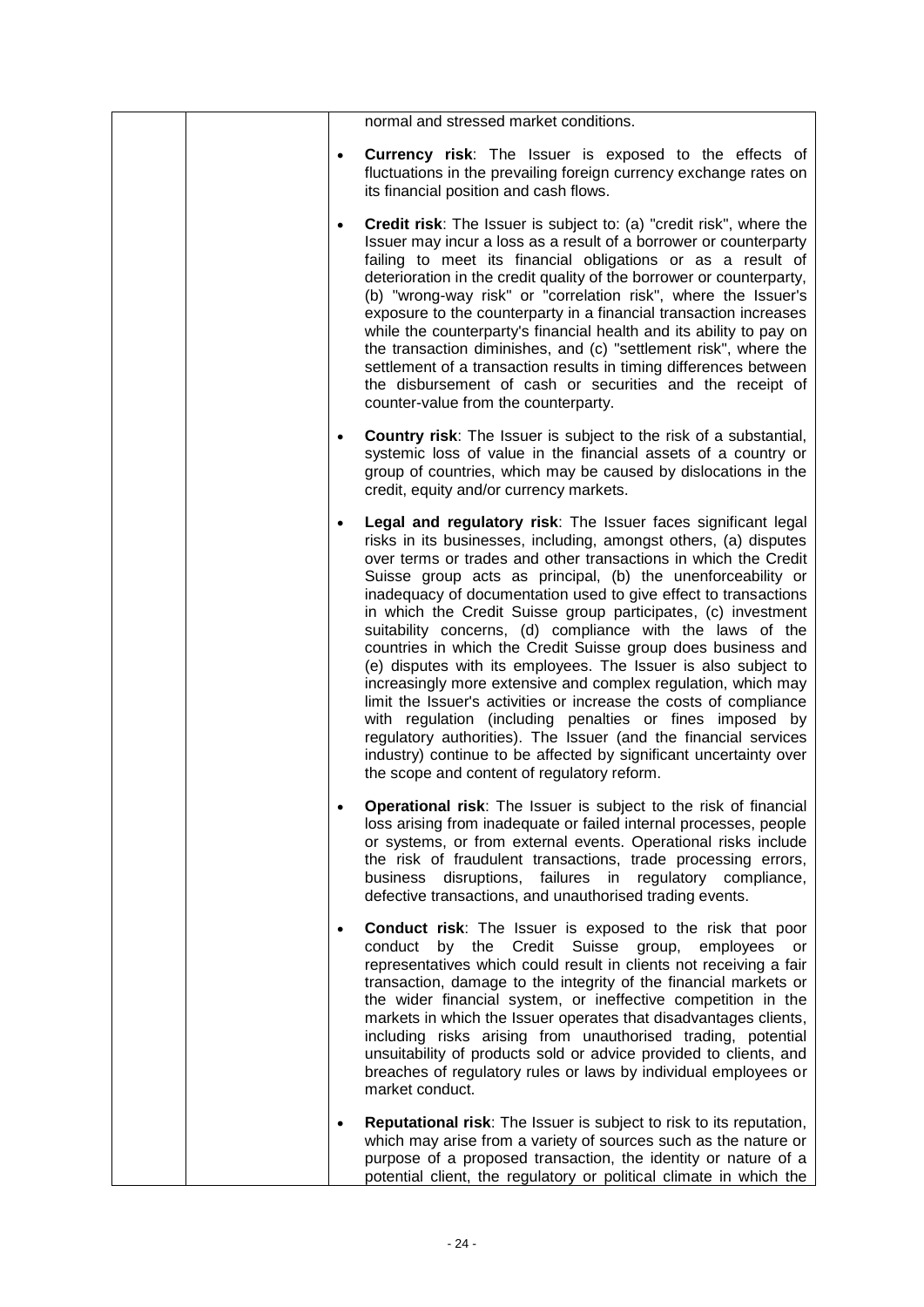|     |                                   | business will be transacted or significant public attention<br>surrounding the transaction itself.                                                                                                                                                                                                                                                                                                                                                                                                                                                                                                                                                                                                                                                                                                                                                                                                                                                                                                                                                                                                                                                                                                                                               |
|-----|-----------------------------------|--------------------------------------------------------------------------------------------------------------------------------------------------------------------------------------------------------------------------------------------------------------------------------------------------------------------------------------------------------------------------------------------------------------------------------------------------------------------------------------------------------------------------------------------------------------------------------------------------------------------------------------------------------------------------------------------------------------------------------------------------------------------------------------------------------------------------------------------------------------------------------------------------------------------------------------------------------------------------------------------------------------------------------------------------------------------------------------------------------------------------------------------------------------------------------------------------------------------------------------------------|
|     |                                   | Regulatory action in the event that the Issuer is failing or<br>the UK resolution authority considers that it is likely to fail:<br>The UK Banking Act, which implements the EU Bank Recovery<br>and Resolution Directive, provides for a "resolution regime"<br>granting substantial powers to the UK resolution authority to<br>implement resolution measures (including, but not limited to,<br>directing the sale of the relevant institution or transfer of the<br>relevant institution's business to a "bridge bank") with respect to<br>a UK financial institution (such as the Issuer) where the UK<br>resolution authority considers that the relevant institution is<br>failing or is likely to fail and action is necessary in the public<br>interest. If the Issuer were to become subject to a "resolution<br>regime" you could lose some or all of your investment in the<br>Securities. In addition, the UK resolution authority also has the<br>power to exercise the "bail-in" tool in relation to Securities<br>issued by the Issuer to write down the Issuer's liabilities or to<br>convert a class of liability to another class, and this would result<br>in the write down and/or conversion to equity of such Securities. |
| D.3 | Key risks that<br>are specific to | The Securities are subject to the following key risks:                                                                                                                                                                                                                                                                                                                                                                                                                                                                                                                                                                                                                                                                                                                                                                                                                                                                                                                                                                                                                                                                                                                                                                                           |
|     | the Securities:                   | The market value of the Securities and the amount payable on<br>each Coupon Payment Date depend on the performance of the<br>underlying asset(s). The performance of an underlying asset<br>may be subject to sudden and large unpredictable changes over<br>time (known as "volatility"), which may be affected by national or<br>international, financial, political, military or economic events or<br>by the activities of participants in the relevant markets. Any of<br>these events or activities could adversely affect the value of and<br>return on the Securities.                                                                                                                                                                                                                                                                                                                                                                                                                                                                                                                                                                                                                                                                   |
|     |                                   | A secondary market for the Securities may not develop and, if it<br>does, it may not provide the investors with liquidity and may not<br>continue for the life of the Securities. Illiquidity may have an<br>adverse effect on the market value of the Securities. The price<br>in the market for a Security may be less than its issue price or<br>its offer price and may reflect a commission or a dealer<br>discount, which would further reduce the proceeds you would<br>receive for your Securities.                                                                                                                                                                                                                                                                                                                                                                                                                                                                                                                                                                                                                                                                                                                                      |
|     |                                   | The market value of the Securities will be affected by many<br>factors beyond the control of the Issuer (including, but not<br>limited to, the creditworthiness of the Issuer, the interest rates<br>and yield rates in the market, the volatility of the underlying<br>asset(s) (if any), etc.). Some or all of these factors will influence<br>the value of the Securities in the market.                                                                                                                                                                                                                                                                                                                                                                                                                                                                                                                                                                                                                                                                                                                                                                                                                                                      |
|     |                                   | The issue price or the offer price of the Securities may be more<br>than the market value of such Securities as at the issue date,<br>and more than the price at which the Securities can be sold in<br>secondary market transactions. The issue price or the offer<br>price of the Securities may take into account, where permitted<br>by law, fees, commissions or other amounts relating to the<br>issue, distribution and sale of the Securities, or the provision of<br>introductory services, expenses incurred by the Issuer in<br>creating, documenting and marketing the Securities and<br>amounts relating to the hedging of its obligations under the                                                                                                                                                                                                                                                                                                                                                                                                                                                                                                                                                                                |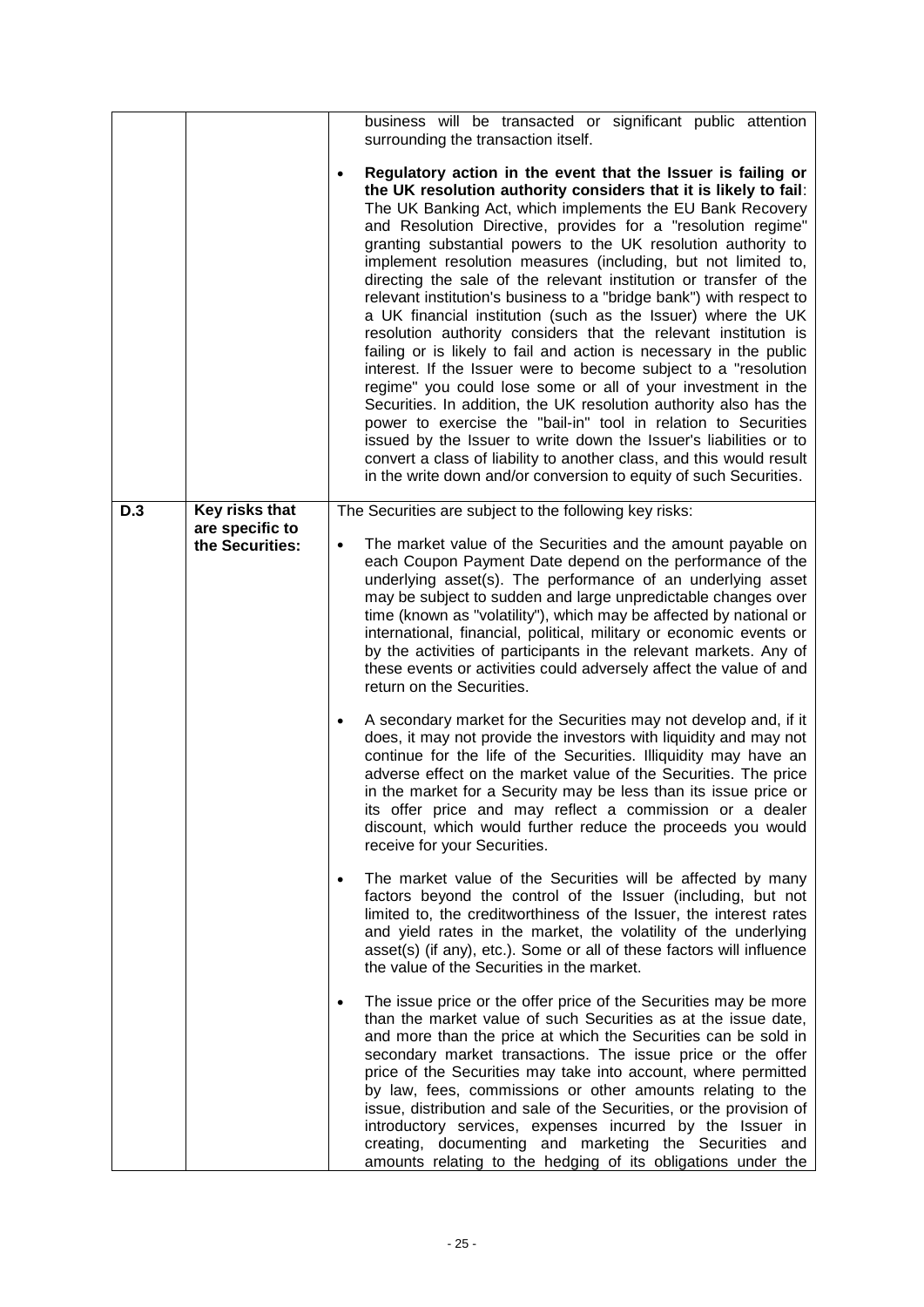|           | Securities.                                                                                                                                                                                                                                                                                                                                                                                                                                                                                                                                                      |
|-----------|------------------------------------------------------------------------------------------------------------------------------------------------------------------------------------------------------------------------------------------------------------------------------------------------------------------------------------------------------------------------------------------------------------------------------------------------------------------------------------------------------------------------------------------------------------------|
| ٠         | The levels and basis of taxation on the Securities and any<br>reliefs from such taxation will depend on an investor's individual<br>circumstances and could change at any time. The tax and<br>regulatory characterisation of the Securities may change over<br>the life of the Securities. This could have<br>adverse<br>consequences for investors.                                                                                                                                                                                                            |
| $\bullet$ | In certain circumstances (for example, if the Issuer determines<br>that its obligations under the Securities have become unlawful<br>or illegal or following an event of default) the Securities may be<br>redeemed prior to their scheduled maturity. In such<br>circumstances, the Unscheduled Termination Amount payable<br>may be less than the original purchase price and could be as<br>low as zero. No other amounts shall be payable in respect of the<br>Securities on account of interest or otherwise following such<br>determination by the Issuer. |
| $\bullet$ | Following certain events affecting the Issuer's hedging<br>arrangements and/or the underlying asset(s), the Issuer may<br>redeem the Securities at the scheduled maturity by payment of<br>the Unscheduled Termination Amount instead of<br>the<br>Redemption Amount. In such circumstances, the Unscheduled<br>Termination Amount payable will be at least equal to the<br>Minimum Payment Amount, but may be less than what the<br>redemption amount or settlement amount would have been if<br>such event had not occurred.                                   |
|           | Following early redemption of Securities, investors may not be<br>able to reinvest the redemption proceeds at a comparable return<br>and/or at an effective interest rate as high as the interest rate or<br>yield on the Securities being redeemed and may only be able to<br>do so at a significantly lower rate. Investors in Securities should<br>consider such reinvestment risk in light of other investments<br>available at that time.                                                                                                                   |
|           | Investors will have no rights of ownership, including, without<br>limitation, any voting rights, any rights to receive dividends or<br>other distributions or any other rights with respect to any<br>underlying asset referenced by the Securities.                                                                                                                                                                                                                                                                                                             |
| $\bullet$ | Investors may be exposed to currency risks because the<br>underlying asset(s) may be denominated in a currency other<br>than the currency in which the Securities are denominated, or<br>the Securities and/or underlying asset(s) may be denominated<br>in currencies other than the currency of the country in which the<br>investor is resident. The value of the Securities may therefore<br>increase or decrease based on fluctuations in those currencies.                                                                                                 |
| $\bullet$ | Investors should note that the Issuer will not be obliged to<br>maintain the listing of the Securities in certain circumstances,<br>such as a change in listing requirements.                                                                                                                                                                                                                                                                                                                                                                                    |
|           | The Issuer may apply any consequential postponement of, or<br>any alternative provisions for, valuation of an underlying asset<br>following certain disruption events in relation to such underlying<br>asset, each of which may have an adverse effect on the value of<br>and return on the Securities.                                                                                                                                                                                                                                                         |
|           | The<br>performance<br>dependent<br>of<br>index<br>an<br>is<br>upon                                                                                                                                                                                                                                                                                                                                                                                                                                                                                               |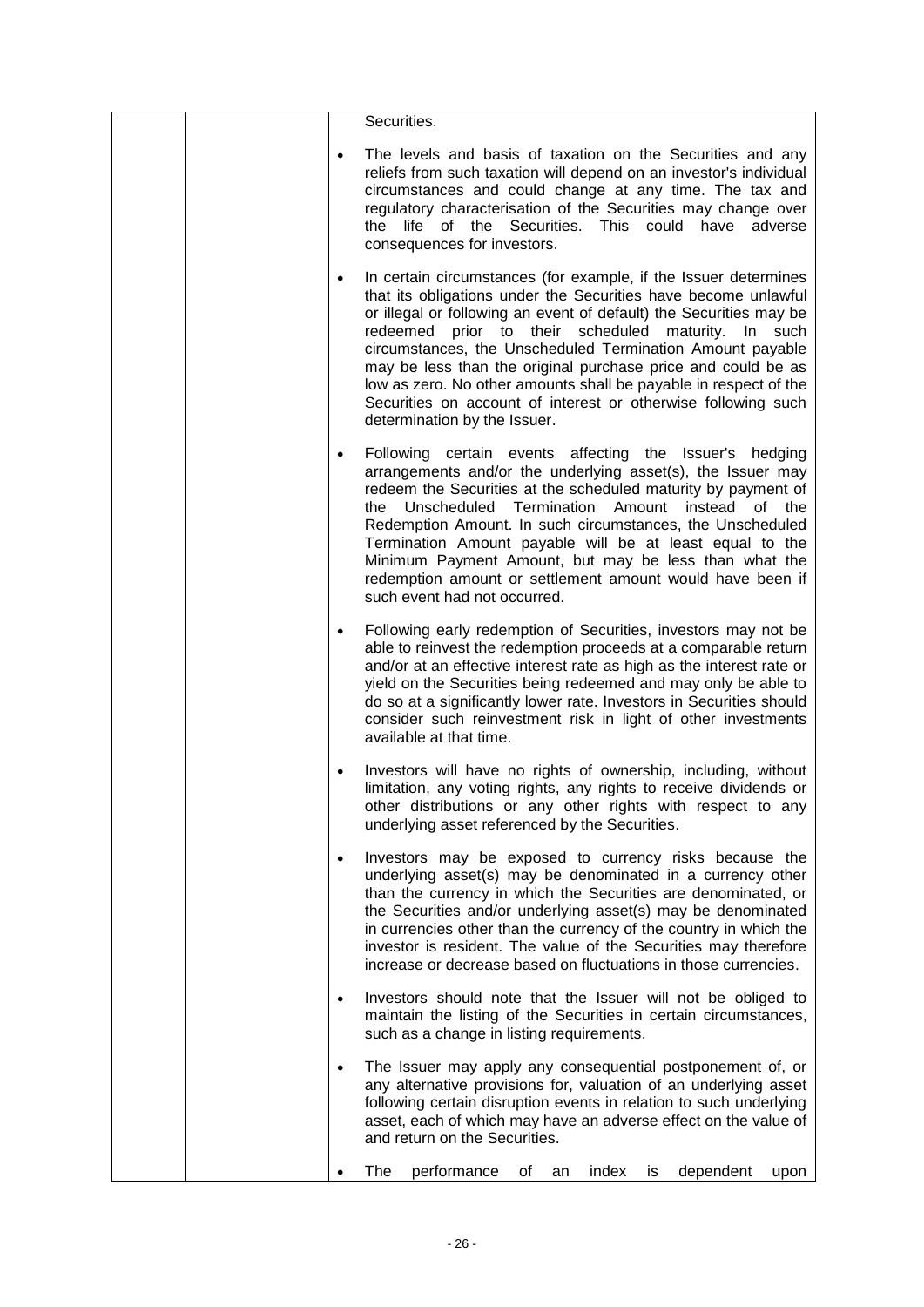|           | macroeconomic factors which may adversely affect the value of<br>Securities. An investment in the Securities is not the same as a<br>direct investment in futures or option contracts on such index<br>nor any or all of the constituents included in each index and<br>Securityholders will not have the benefit of any dividends paid<br>by the components of such index, unless the index rules provide<br>otherwise. A change in the composition or discontinuance of an<br>index could adversely affect the value of and return on the<br>Securities.                                                                                                                                                                                                                                                       |
|-----------|------------------------------------------------------------------------------------------------------------------------------------------------------------------------------------------------------------------------------------------------------------------------------------------------------------------------------------------------------------------------------------------------------------------------------------------------------------------------------------------------------------------------------------------------------------------------------------------------------------------------------------------------------------------------------------------------------------------------------------------------------------------------------------------------------------------|
| $\bullet$ | "Benchmarks" are subject to recent national, international and<br>other regulatory reforms, which may cause such "benchmarks"<br>to perform differently than in the past, or to disappear entirely, or<br>have other consequences which cannot be predicted. Any such<br>consequence could have a material adverse effect on any<br>Securities linked to a "benchmark".                                                                                                                                                                                                                                                                                                                                                                                                                                          |
| $\bullet$ | The Issuer may modify the terms and conditions of the<br>Securities without the consent of Securityholders for the<br>purposes of (a) curing any ambiguity or correcting or<br>supplementing any provision if the Issuer determines it to be<br>necessary or desirable, provided that such modification is not<br>prejudicial to the interests of Securityholders, or (b) correcting a<br>manifest error.                                                                                                                                                                                                                                                                                                                                                                                                        |
| $\bullet$ | The Issuer may adjust the terms and conditions of the Securities<br>without the consent of Securityholders following certain events<br>affecting the Issuer's hedging arrangements and/or the<br>underlying asset(s).                                                                                                                                                                                                                                                                                                                                                                                                                                                                                                                                                                                            |
| $\bullet$ | In making discretionary determinations under the terms and<br>conditions of the Securities, the Issuer and the calculation agent<br>may take into account the impact on the relevant hedging<br>arrangements. Such determinations could have a material<br>adverse effect on the value of and return on the Securities.                                                                                                                                                                                                                                                                                                                                                                                                                                                                                          |
|           | The Issuer may be substituted without the consent of<br>Securityholders in favour of any affiliate of the Issuer or another<br>company with which it consolidates, into which it merges or to<br>which it sells or transfers all or substantially all of its property.                                                                                                                                                                                                                                                                                                                                                                                                                                                                                                                                           |
|           | Due to the ongoing deterioration of the sovereign debt of<br>several Euro zone countries, there are a number of<br>uncertainties regarding the stability and overall standing of the<br>Economic and Monetary Union. Events and<br>European<br>developments arising from the Euro zone sovereign debt crisis<br>may have a negative impact on the Securities.                                                                                                                                                                                                                                                                                                                                                                                                                                                    |
| $\bullet$ | The Issuer is subject to a number of conflicts of interest,<br>including: (a) in making certain calculations and determinations,<br>there may be a difference of interest between the investors and<br>the Issuer, (b) in the ordinary course of its business the Issuer<br>(or an affiliate) may effect transactions for its own account and<br>may enter into hedging transactions with respect to the<br>Securities or the related derivatives, which may affect the<br>market price, liquidity or value of the Securities, and (c) the<br>Issuer (or an affiliate) may have confidential information in<br>relation to the underlying asset(s) or any derivative instruments<br>referencing them which may be material to an investor, but<br>which the Issuer is under no obligation (and may be subject to |